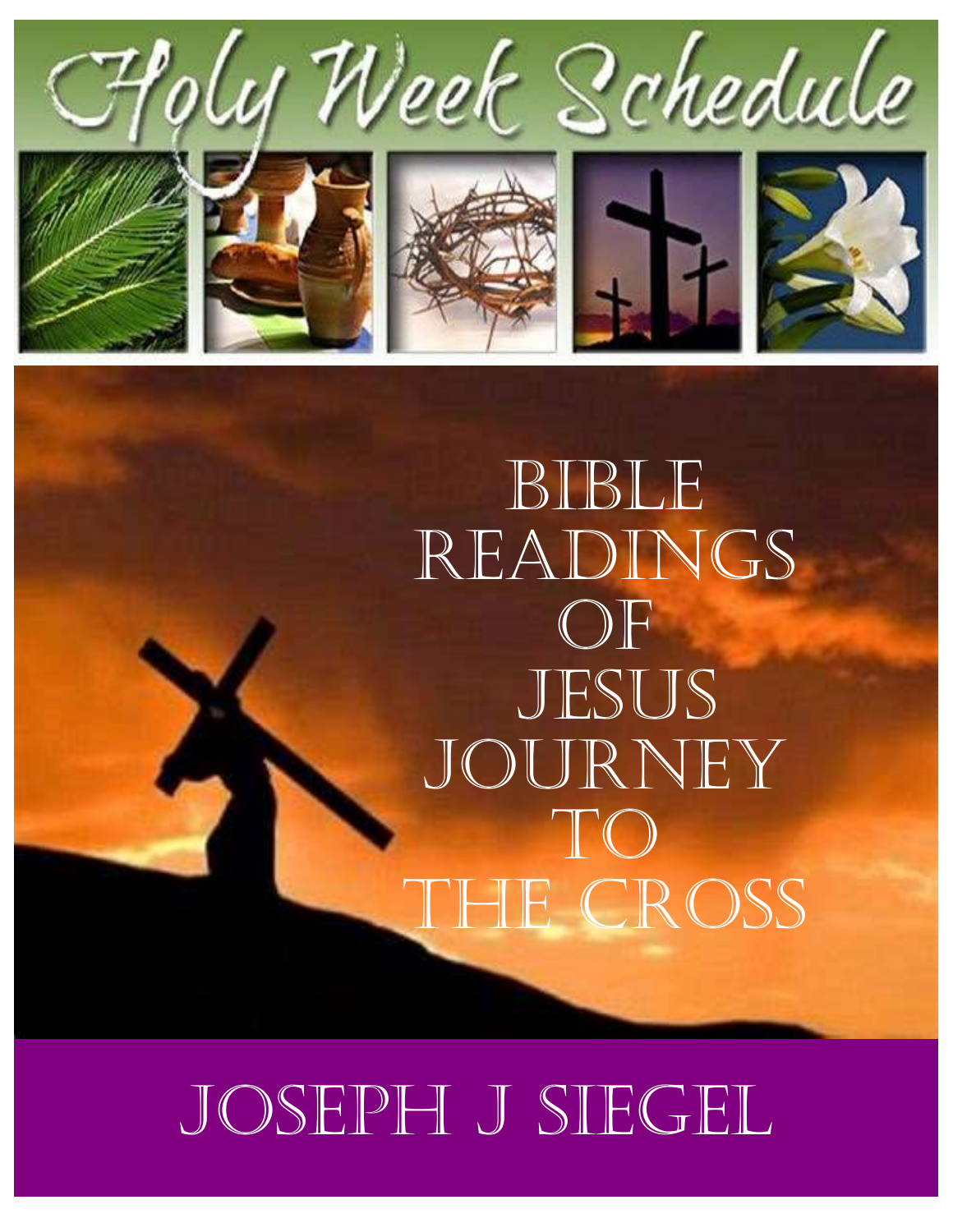### Preface

This Inspirational Book is to help everyone to reflect on and understand what The Holy Week meant during Jesus' last day's, on earth. How it was that week before Jesus' died for our sins.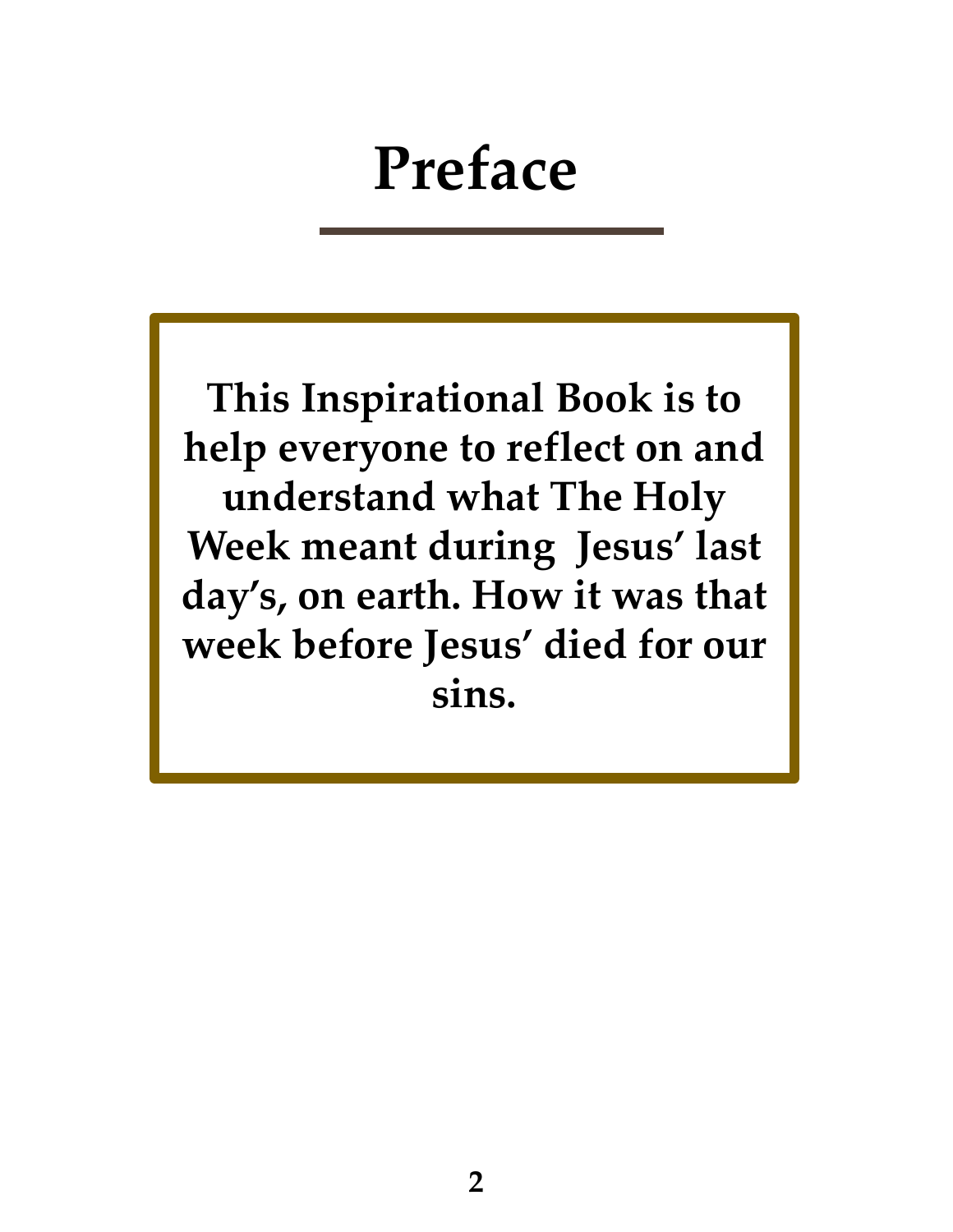# Table of Contents

| Jesus' triumphal entry into Jerusalem.     |
|--------------------------------------------|
|                                            |
| <b>Mary Anoints Jesus</b>                  |
|                                            |
| Death and Glory                            |
|                                            |
| Who is the Betrayer?                       |
|                                            |
| No Greater Love – In Service (Last Supper) |
|                                            |
| Jesus' prayer in the Garden of Gethseman1  |
|                                            |
|                                            |
|                                            |
| Jesus' arrest and crucifixion              |
| <b>Jesus' Compassion for His Mother 24</b> |
| Jesus Give's up His Life                   |
| The Piercing of Jesus' Side26              |
|                                            |
| Jesus' Burial                              |
|                                            |
|                                            |
| The Resurrection                           |
| Jesus Appears to Mary Magdalene34          |
|                                            |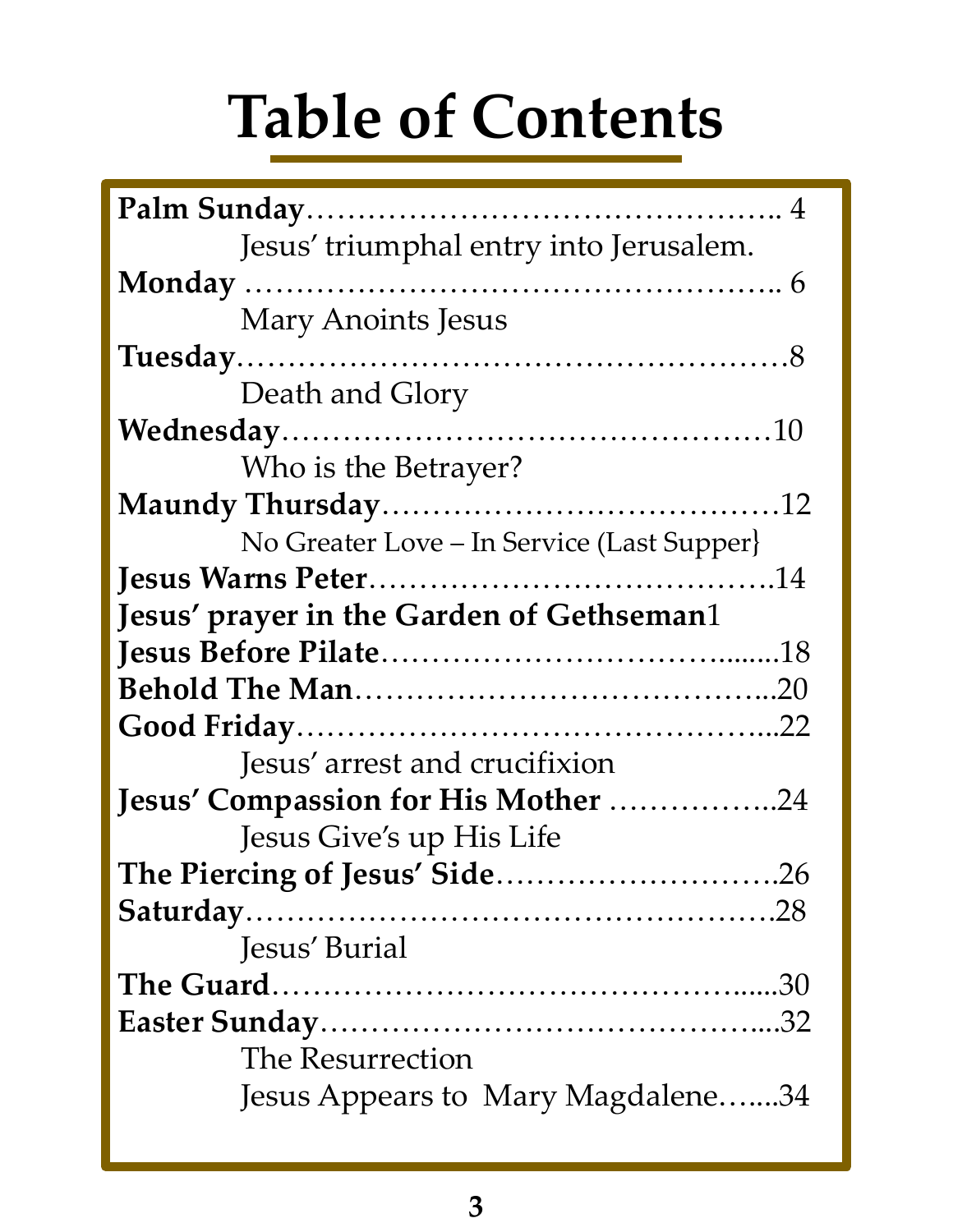

#### Palm Sunday

Read and pray through Jesus' triumphal entry into Jerusalem.

#### Mark 11:1-11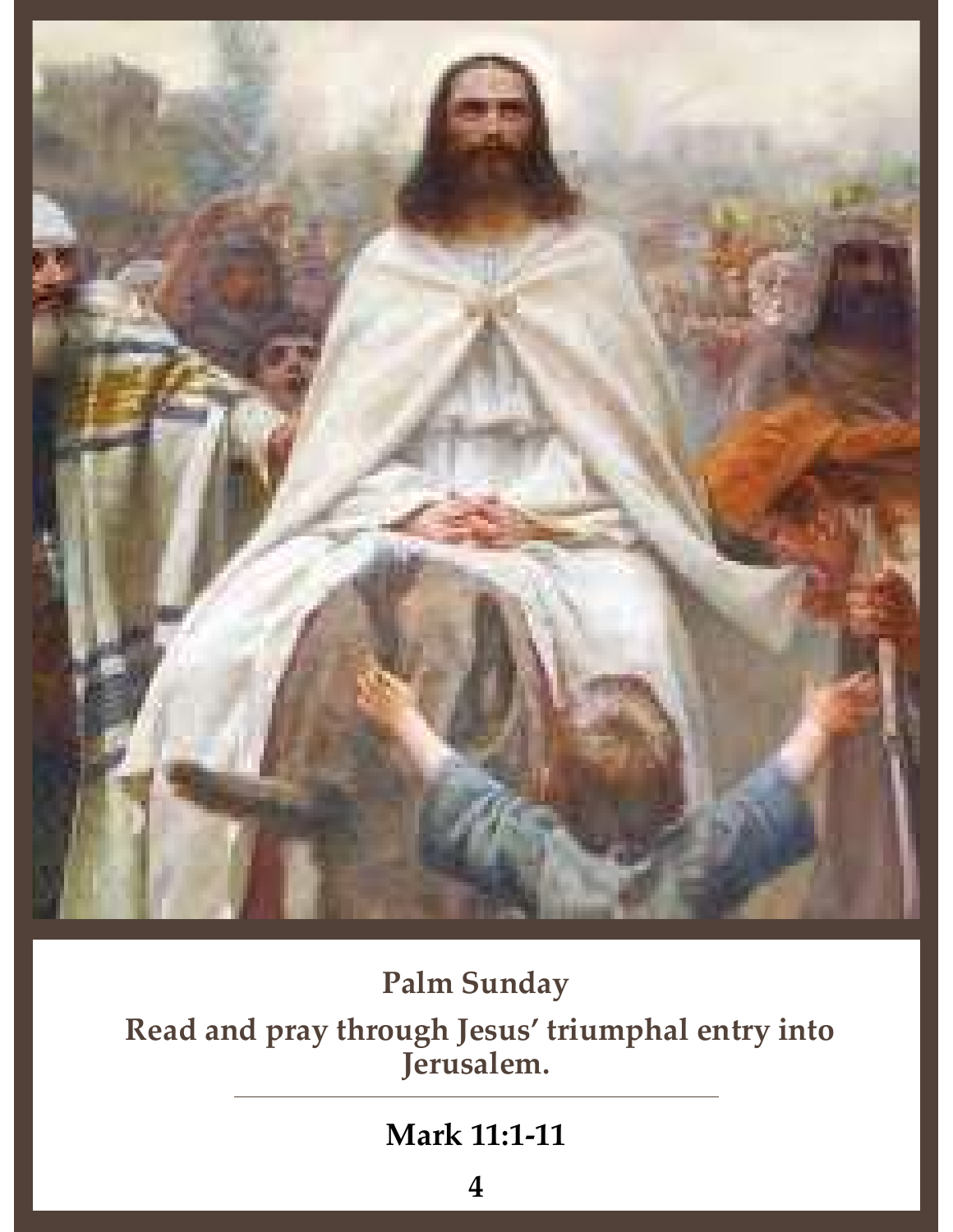# Jesus' Triumphal Entry Into Jerusalem

As they approached Jerusalem, at Bethphage and Bethany, on the Mount of Olives, he sent two of his disciples and told them, "Go into the village ahead of you. As soon as you enter it, you will find a colt tied there, on which no one has ever sat. Untie it and bring it here. If anyone asks you, 'Why are you doing this?' say, 'The Lord needs it, and he will send it back here without delay.' "They left and found a colt on the street, tied at a door; and they untied it. Some who were standing there asked them, "What are you doing, untying that colt?" The disciples answered them just as Jesus had instructed them, and the men let them go. They brought the colt to Jesus, threw their garments on it, and Jesus sat on it. Many people spread their garments on the road. Others spread branches that they had cut from the fields. Those who went in front and those who followed were crying out, Hosanna! Blessed is he who comes in the name of the Lord! Blessed is the coming kingdom of our father David! Hosanna in the highest! Jesus went into the temple courts in Jerusalem and looked around at everything. Since it was already late, he went out to Bethany with the Twelve.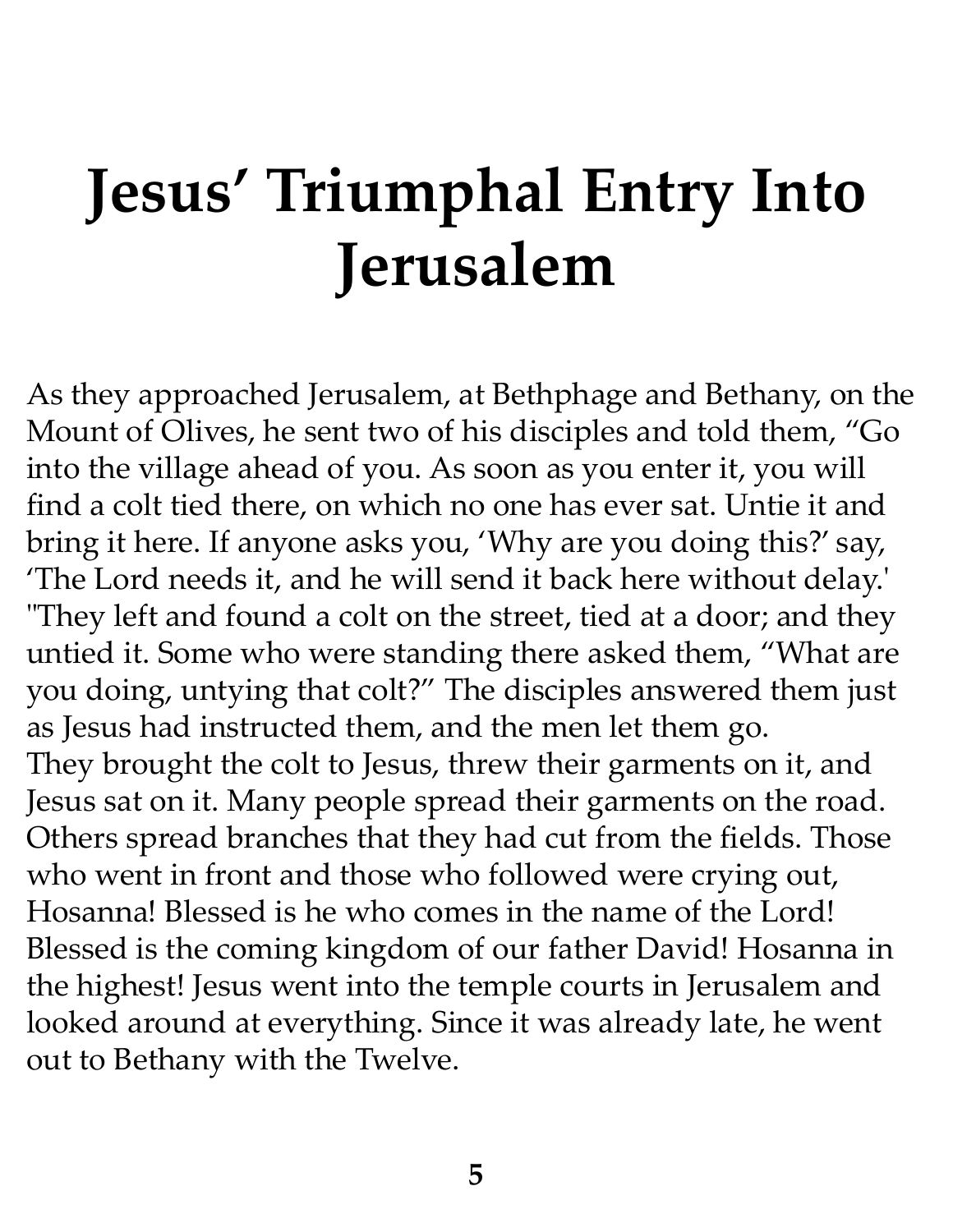

### Monday

Today, read and pray through Jesus' anointing at Bethany when Mary pours perfume on his head.

#### John 12:1-11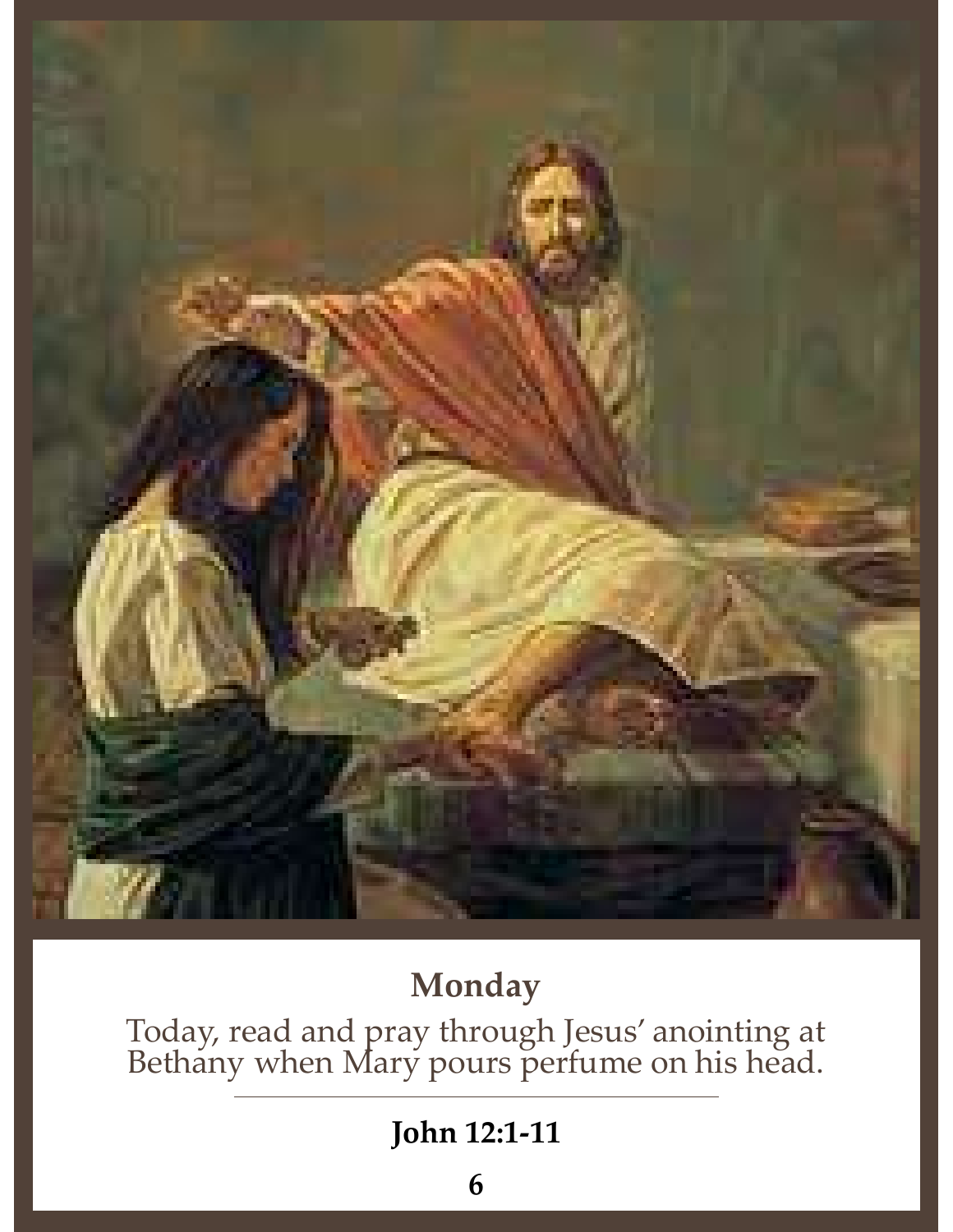### Mary Anoints Jesus

Six days before the Passover, Jesus came to Bethany, the hometown of Lazarus, who had died, the one Jesus raised from **Mary Anoints Jesus**<br>Six days before the Passover, Jesus came to Bethany, the<br>hometown of Lazarus, who had died, the one Jesus raised from<br>the dead. They gave a dinner for him there. Martha was serving,<br>and Lazarus was one and Lazarus was one of those reclining at the table with **Mary Anoints Jesus**<br>Six days before the Passover, Jesus came to Bethany, the<br>hometown of Lazarus, who had died, the one Jesus raised from<br>the dead. They gave a dinner for him there. Martha was serving,<br>and Lazarus was one perfume (pure nard) and anointed Jesus' feet and wiped his feet with her hair. The house was filled with the fragrance of the perfume. But one of his disciples, Judas Iscariot, who was going to betray him, said, <sup>5</sup> "Why wasn't this perfume sold for three Six days before the Passover, Jesus came to Bethany, the<br>hometown of Lazarus, who had died, the one Jesus raised from<br>the dead. They gave a dinner for him there. Martha was serving,<br>and Lazarus was one of those reclining a because he cared for the poor, but because he was a thief. He held the money box and used to steal what was put into it. Jesus replied, "Leave her alone. She intended to keep this for the day of and Lazarus was one of those reclining at the table with<br>him. Then Mary took about twelve ounces of very expensive<br>perfume (pure nard) and anointed Jesus' feet and wiped his feet<br>with her hair. The house was filled with th are not always going to have me." A large crowd of the Jews learned that he was there. They came not only because of Jesus, with her hair. The house was filled with the fragrance of the<br>perfume. But one of his disciples, Judas Iscariot, who was going<br>to betray him, said, <sup>5</sup> "Why wasn't this perfume sold for three<br>hundred denarii<sup>[</sup>and given to chief priests made plans to kill Lazarus too, <sup>1</sup> because it was on account of him that many of the Jews were leaving them and believing in Jesus.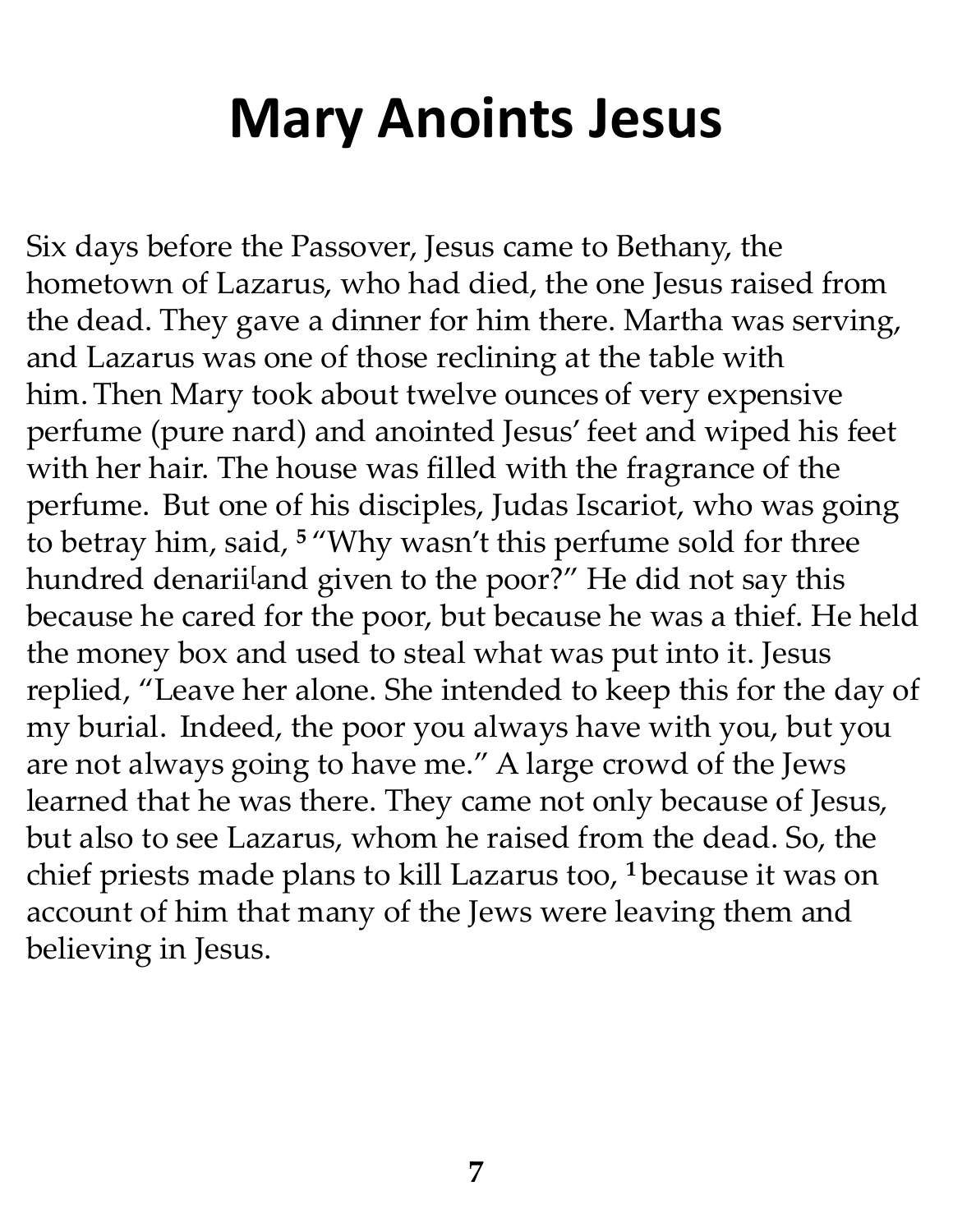

### Tuesday: Read and pray through Jesus' prediction of his death..

#### John 12:20-36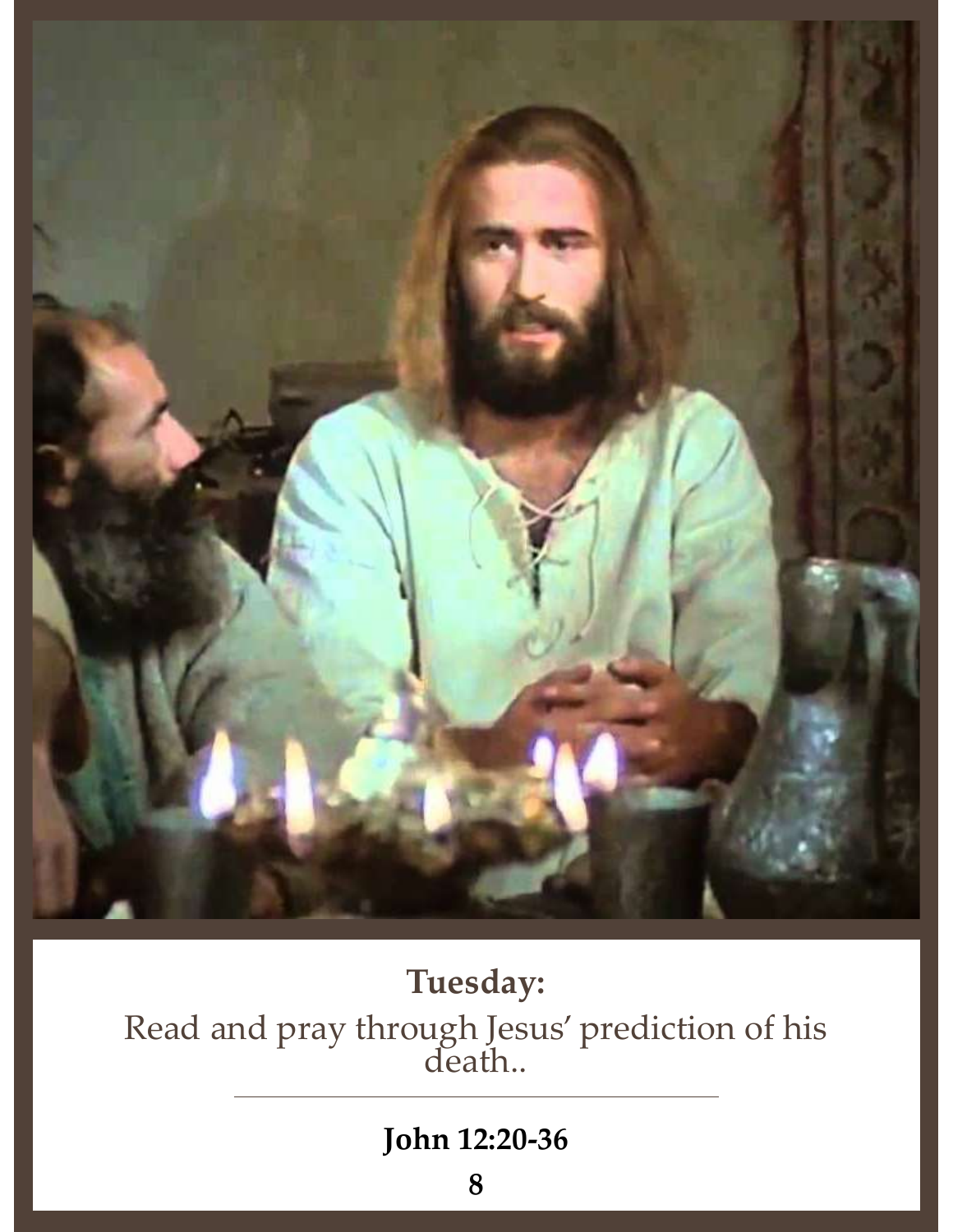# Death and Glory

Now there were some Greeks among those who went up to worship at **Death and Glory**<br>Now there were some Greeks among those who went up to worship at<br>the Festival. They came to Philip, who was from Bethsaida in Galilee, and<br>asked him, "Sir, we want to see Jesus." Philip went to tell Andre **Death and Glory**<br>Now there were some Greeks among those who went up to worship at<br>the Festival. They came to Philip, who was from Bethsaida in Galilee, and<br>asked him, "Sir, we want to see Jesus." Philip went to tell Andre Andrew came with Philip and told Jesus. Jesus answered them, "The time Death and Glory<br>Now there were some Greeks among those who went up to worship at<br>the Festival. They came to Philip, who was from Bethsaida in Galilee, and<br>asked him, "Sir, we want to see Jesus." Philip went to tell Andrew. Unless a kernel of wheat falls to the ground and dies, it continues to be **Death and Glory**<br>Now there were some Greeks among those who went up to worship at<br>the Festival. They came to Philip, who was from Bethsaida in Galilee, and<br>asked him, "Sir, we want to see Jesus." Philip went to tell Andre life destroys it. And the one who hates his life in this world will hold on to **EXECT ATTA CHAT STAT STAT STAT STAT STAT STAT SOUTT SUSP THE THAT ALLOT SUSPEND THAT THE FESTIVAL.** They came to Philip, who was from Bethsaida in Galilee, and asked him, "Sir, we want to see Jesus." Philip went to tell A there my servant will be also. If anyone serves me, the Father will honor Now there were some Greeks among those who went up to worship at<br>the Festival. They came to Philip, who was from Bethsaida in Galilee, and<br>asked him, "Sir, we want to see Jesus." Philip went to tell Andrew.<br>Andrew came wit Now there were some Greeks among those who went up to worship at<br>the Festival. They came to Philip, who was from Bethsaida in Galilee, and<br>asked him, "Sir, we want to see Jesus." Philip went to tell Andrew.<br>Andrew came wit your name!" A voice came from heaven: "I have glorified my name, and I will glorify it again. "The crowd standing there heard it and said it Example The Ware of the South Transmit and the said and the come for the Son of Man to be glorified. Amen, Amen, I tell you: Unless a kernel of wheat falls to the ground and dies, it continues to be one kernel. But if it d voice was not for my sake but for yours. "Now is the judgment of this We see the ruler of wheat falls to the ground and dies, it continues to be one kernel. But if it dies, it produces much grain. Anyone who loves his life destroys it. And the one who hates his life in this world will hold o one kernel. But if it dies, it produces much grain. Anyone who loves his life destroys it. And the one who hates his life in this world will hold on to it for eternal life. If anyone serves me, let him follow me. And where ilie destroys it. And the one who hates his life in this world will hold on to it for eternal life. If anyone serves me, let him follow me. And where I am, there my servant will be also. If anyone serves me, the Father wil him, "We have heard from the Scriptures that the Christ will remain forever. So how can you say, 'The Son of Man must be lifted up'? Who is this Son of Man? "Then Jesus told them, "The light will be with you just a little while longer. Keep on walking while you have the light, so that darkness does not overtake you. The one who walks in the darkness does year manner are worked want are the search when the search will glorify it again. "The crowd standing there heard it and said it thundered. Others said an angel talked to him. Jesus answered, "This voice was not for my sak so that you may become sons of light." Jesus spoke these words, and then went away and was hidden from them.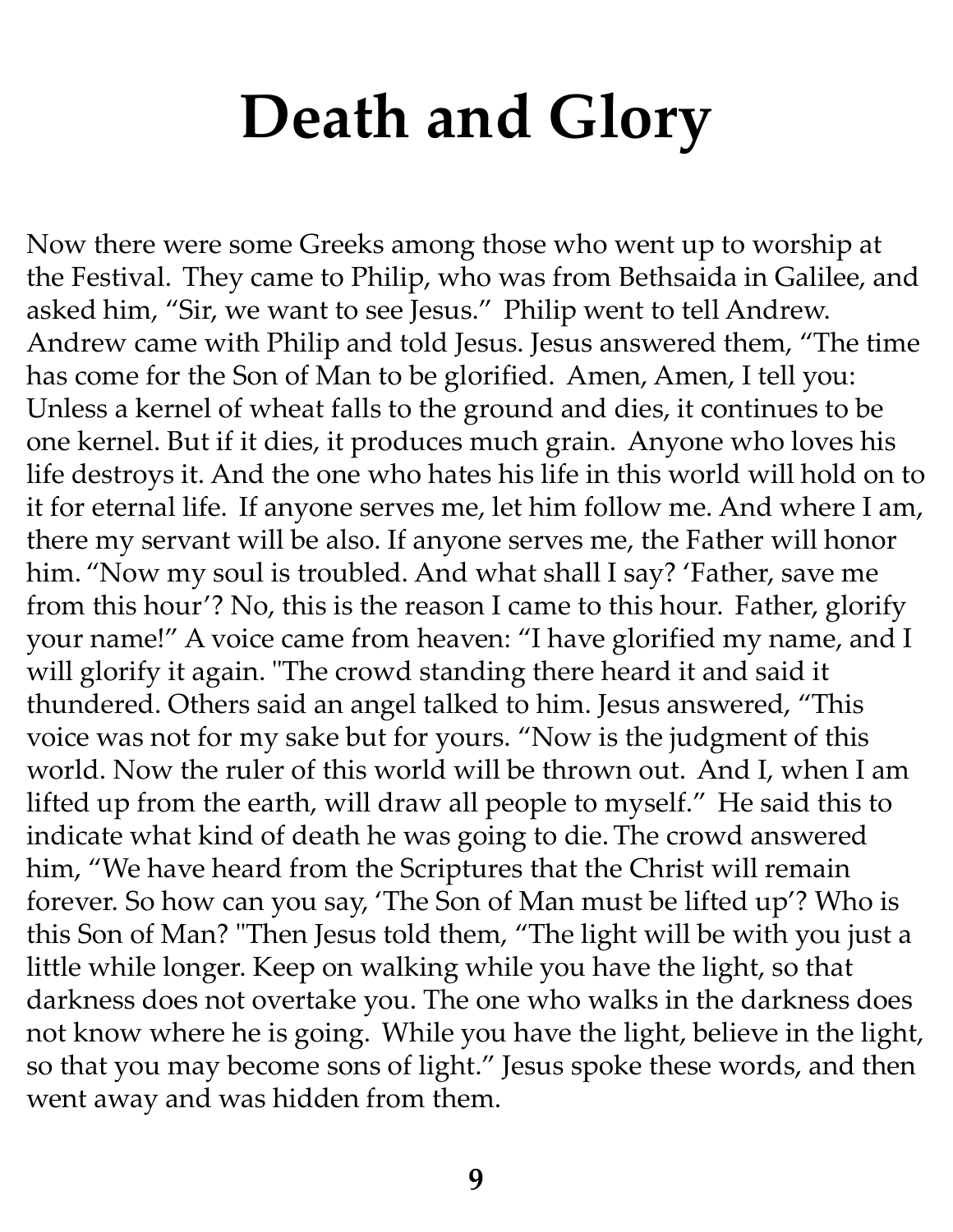

#### Wednesday:

Read and pray through Jesus' prediction of his betrayal.

#### John 13:21-30

10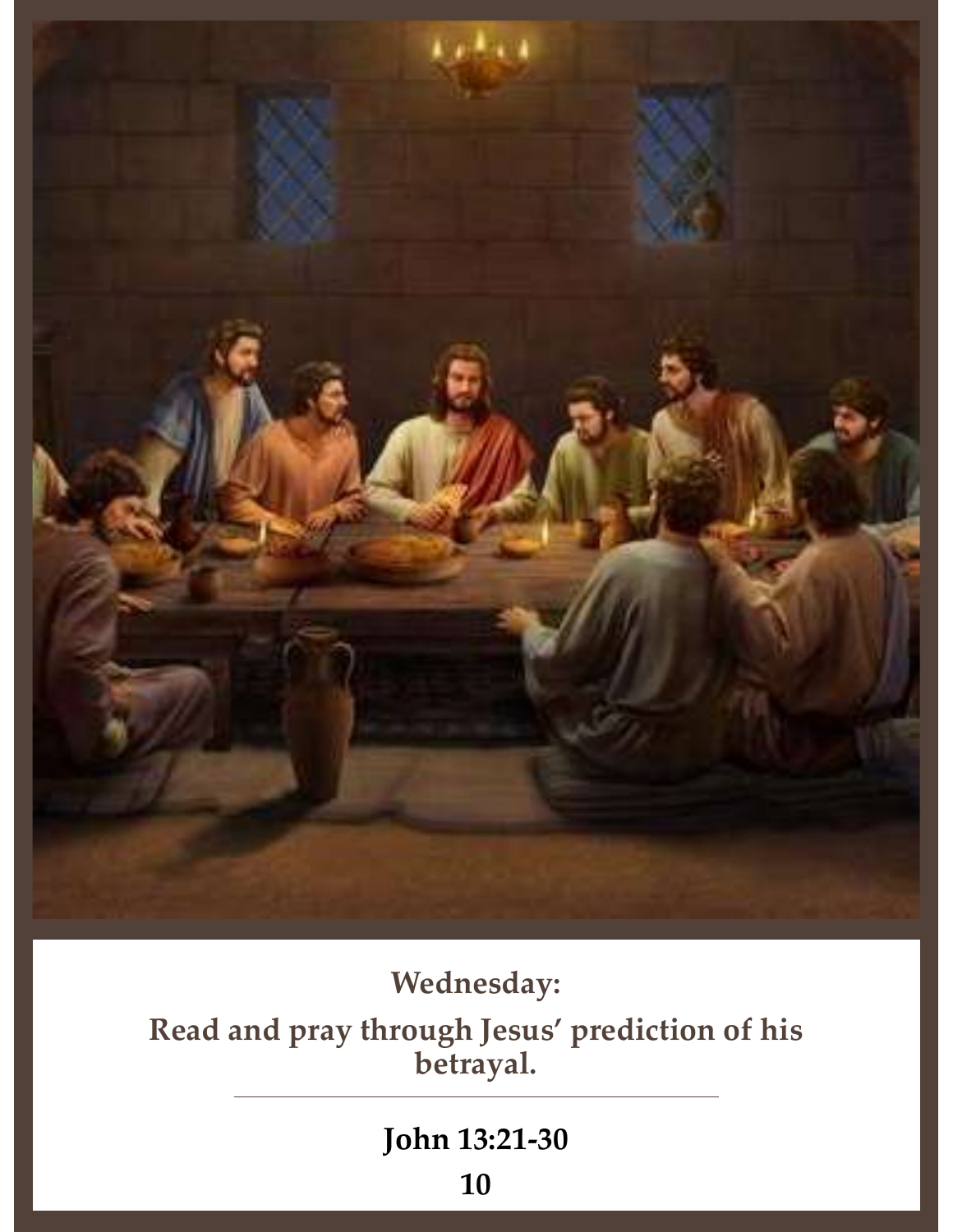## Who Is the Betrayer?

After saying this, Jesus was troubled in his spirit and testified, "Amen, Amen, I tell you: One of you will betray me." The disciples were looking at each other, uncertain which of them he meant. One of his disciples, the one Jesus loved, was reclining at Jesus' side. So, Simon Peter motioned to him to find out which one he was talking about. So, leaning back against Jesus' side, he asked, "Lord, who is it?" Jesus replied, "It is the one to whom I will give this piece of bread, after I have dipped it in the dish." Then he dipped the piece of bread and gave it to Judas, the son of Simon Iscariot. As soon as Judas took the bread, Satan entered into him. So, Jesus told him, "What you are about to do, do more quickly." None of those reclining at the table understood why Jesus said this to him. Because Judas kept the money box, some thought that Jesus was telling him, "Buy what we need for the Festival," or to give something to the poor. As soon as Judas had taken the bread, he went out. And it was night.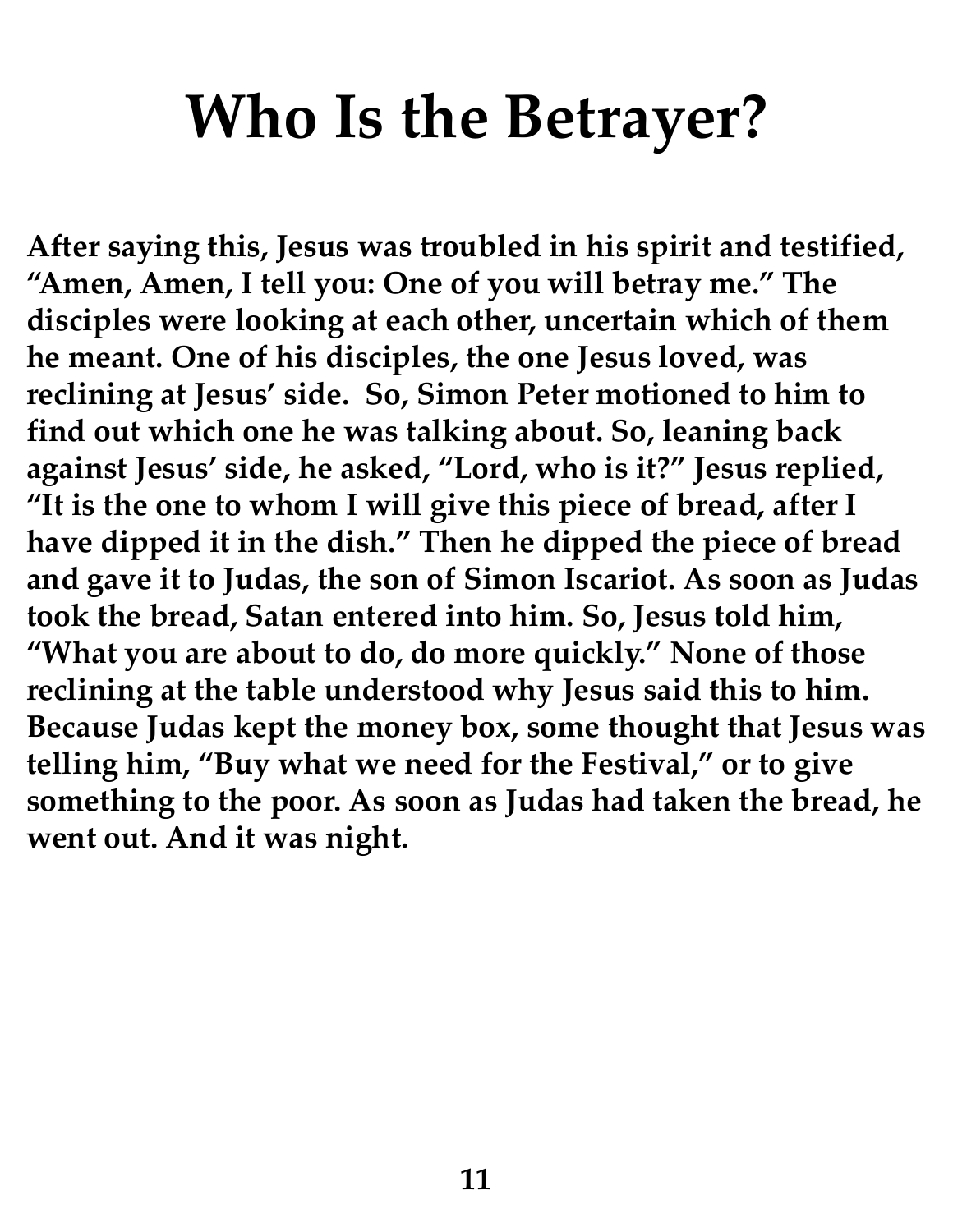

### Maundy Thursday Read and pray through the Last Supper

John 13:1-20

12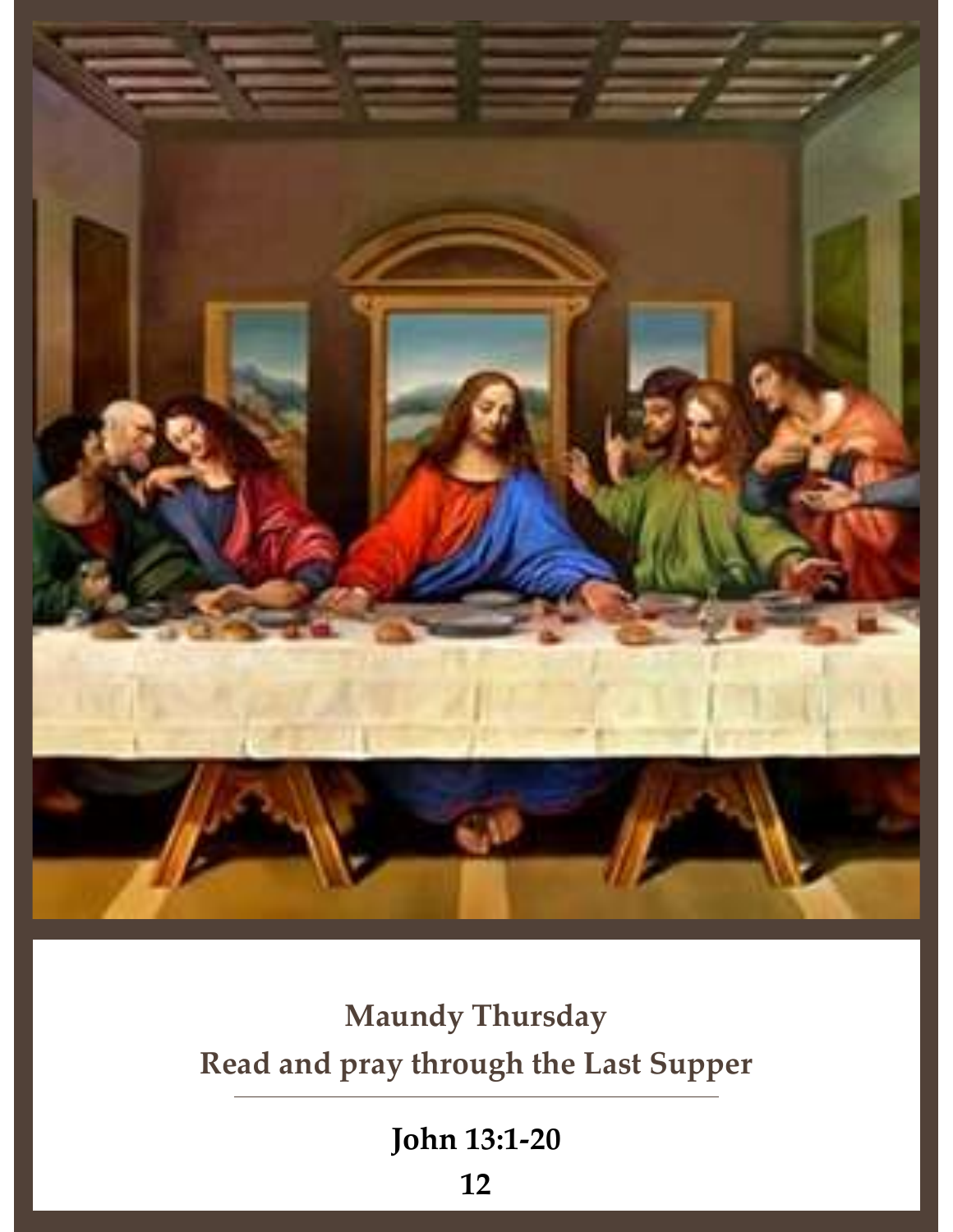# No Greater Love—in Service

Before the Passover Festival, Jesus knew that the time had come for him to leave this world and go to the Father. Having loved those who were his own in the world, he loved them to the end. By the time the supper took place, the Devil had already put the idea into the heart of Judas, son of Simon Iscariot, to betray Jesus. Jesus knew that the Father had given all things into his hands, No Greater Love — in Service<br>Before the Passover Festival, Jesus knew that the time had come for him to<br>leave this world and go to the Father. Having loved those who were his own in<br>the world, he loved them to the end. By the supper and laid aside his outer garment. He took a towel and tied it around No Greater Love — in Service the Passover Festival, Jesus knew that the time had come for him to leave this world and go to the Father. Having loved those who were his own in the world, he loved them to the end. By the tim **No Greater Love — in Service**<br>Before the Passover Festival, Jesus knew that the time had come for him to<br>leave this world and go to the Father. Having loved those who were his own in<br>the world, he loved them to the end. Simon Peter, who asked him, "Lord, are you going to wash my feet?" Jesus answered him, "You do not understand what I am doing now, but later you Before the Passover Festival, Jesus knew that the time had come for him to leave this world and go to the Father. Having loved those who were his own in the world, he loved them to the end. By the time the supper took plac replied, "If I do not wash you, you have no part with me." "Lord, not just my feet," Simon Peter replied, "but also my hands and my head!" Jesus told him, "A person who has had a bath needs only to wash his feet, but his body is Devil had already put the idea into the heart of Judas, son of Simon Iscariot, to<br>betray Jesus. Jesus knew that the Father had given all things into his hands,<br>and that he had come from God and was going back to God. He go was going to betray him. That is why he said, "Not all of you are clean." After Jesus had washed their feet and put on his outer garment, he reclined at the table again. "Do you understand what I have done for you?" he asked his waist. Then he poured water into a basin and began to wash his disciples'<br>feet, drying them with the towel that was wrapped around him. He came to<br>Simon Peter, who asked him, "Lord, are you going to wash my feet?" Jesu your Lord and Teacher, have washed your feet, you also ought to wash one Simon Peter, who asked him, "Lord, are you going to wash my feet?" Jesus<br>answered him, "You do not understand what I am doing now, but later you<br>will understand." Peter told him, "You will never, ever, wash my feet!" Jesus answered him, "You do not understand what I am doing now, but later you<br>will understand." Peter told him, "You will never, ever, wash my feet!" Jesus<br>replied, "If I do not wash you, you have no part with me." "Lord, not ju will understand." Peter told him, "You will never, ever, wash my feet!" Jesus<br>replied, "If I do not wash you, you have no part with me." "Lord, not just my<br>feet," Simon Peter replied, "but also my hands and my head!" Jesus replied, "If I do not wash you, you have no part with me." "Lord, not just my<br>feet," Simon Peter replied, "but also my hands and my head!" Jesus told him,<br>"A person who has had a bath needs only to wash his feet, but his b I know those I have chosen. But this is so that the Scripture may be fulfilled: "A person who has had a bath needs only to wash his feet, but his body is completely clean. And you are clean, but not all of you." Indeed, he knew who was going to betray him. That is why he said, "Not all of you are clea this right now before it happens, so that when it does happen, you may believe that I am he. "Amen, Amen, I tell you: Whoever receives anyone I send, receives me. And whoever receives me, receives the one who sent me." the Son table again. "Do you understand what I have done for you?" he asked<br>them. "You call me Teacher and Lord. You are right, because I am. Now if I,<br>your Lord and Teacher, have washed your feet, you also ought to wash one<br>anoth will also glorify the Son in himself and will glorify him at once."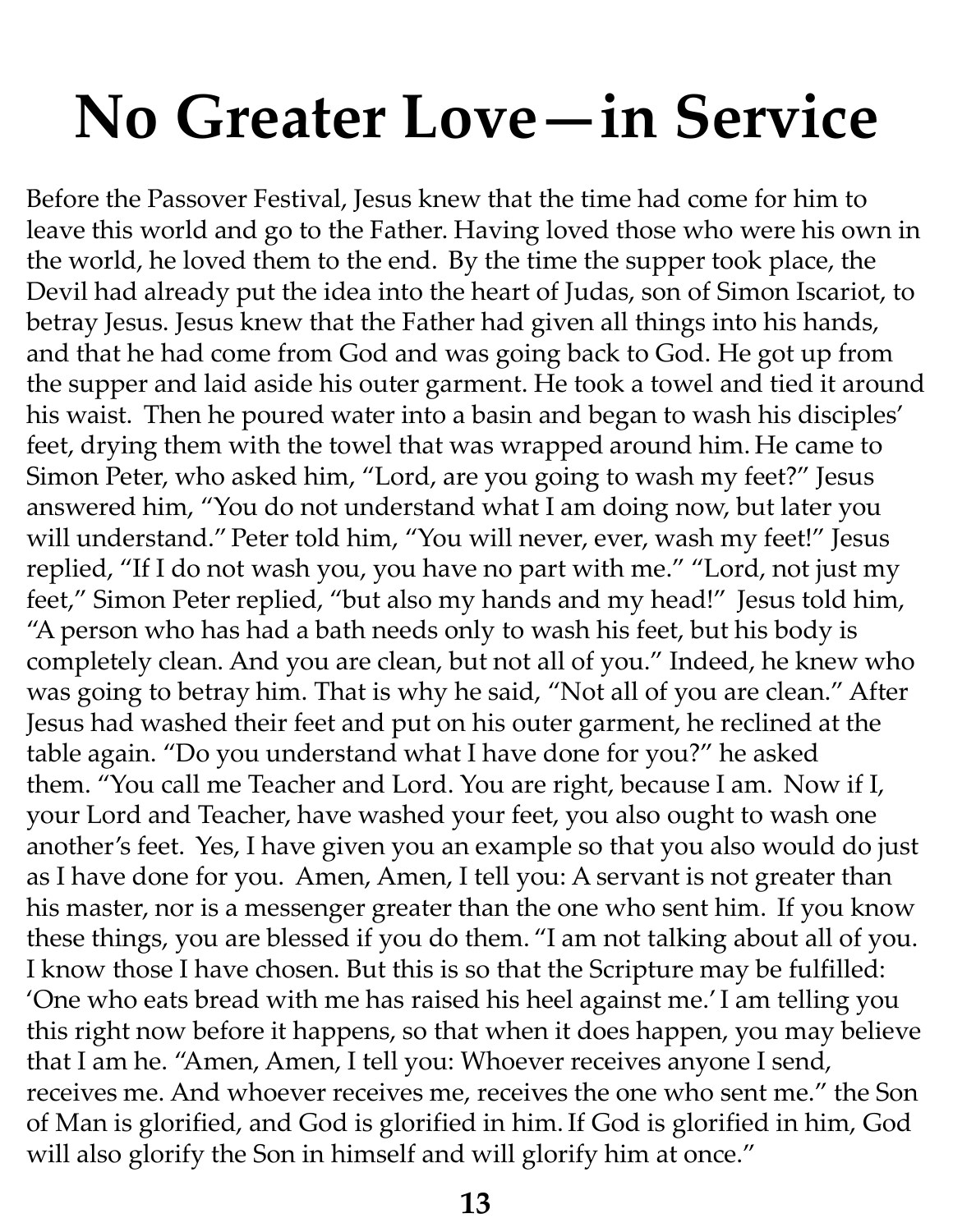

### Jesus Warns Peter

John 13: 33-35

14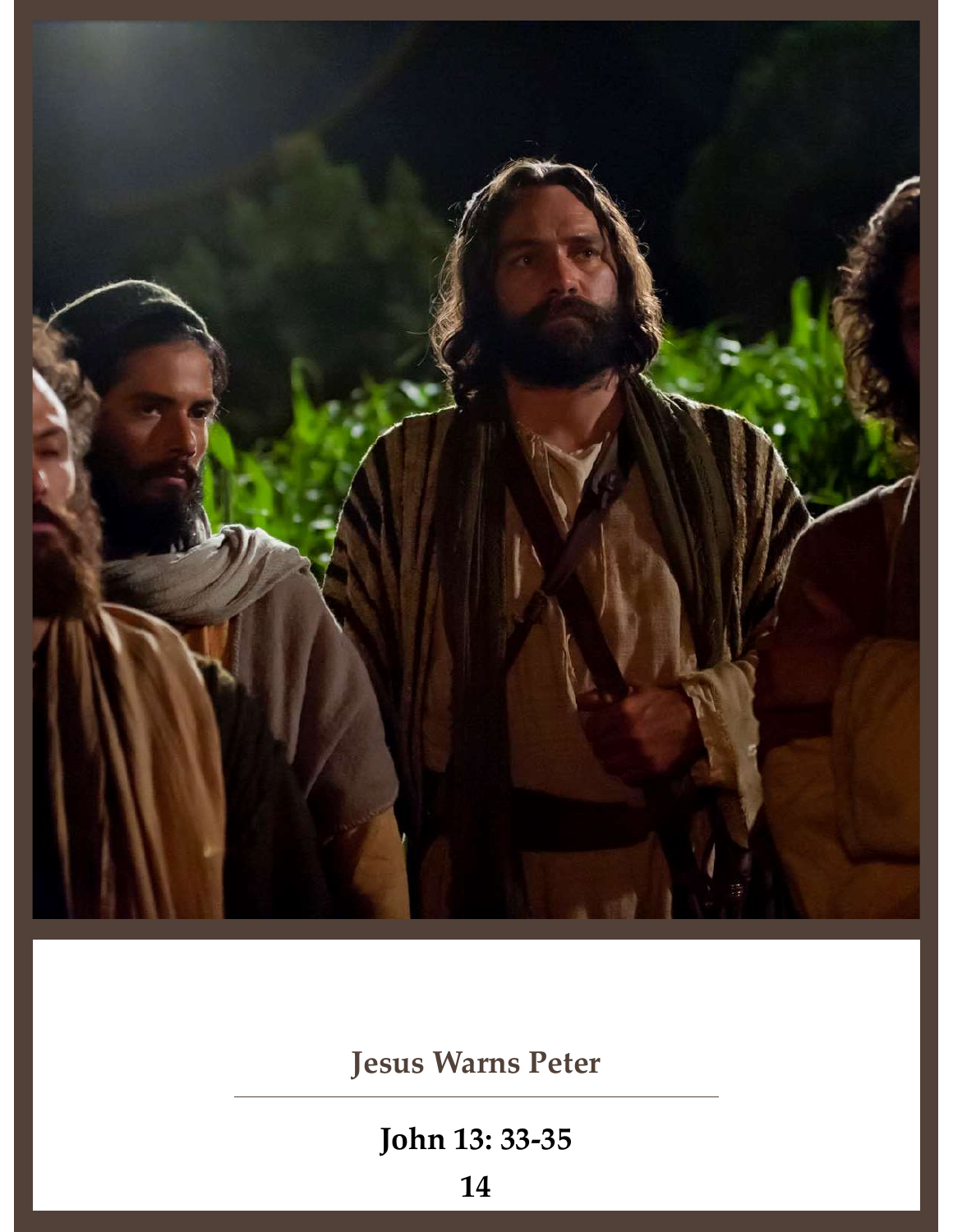## Jesus Warns Peter

"Dear children, I am going to be with you only a little longer. You will look for me, and just as I told the Jews, so I tell you now: Where I am going, you cannot come. "A new commandment I give you: Love one another. Just as I have loved you, so also you are to love one another. By this everyone will know that you are my disciples, if you have love for one another."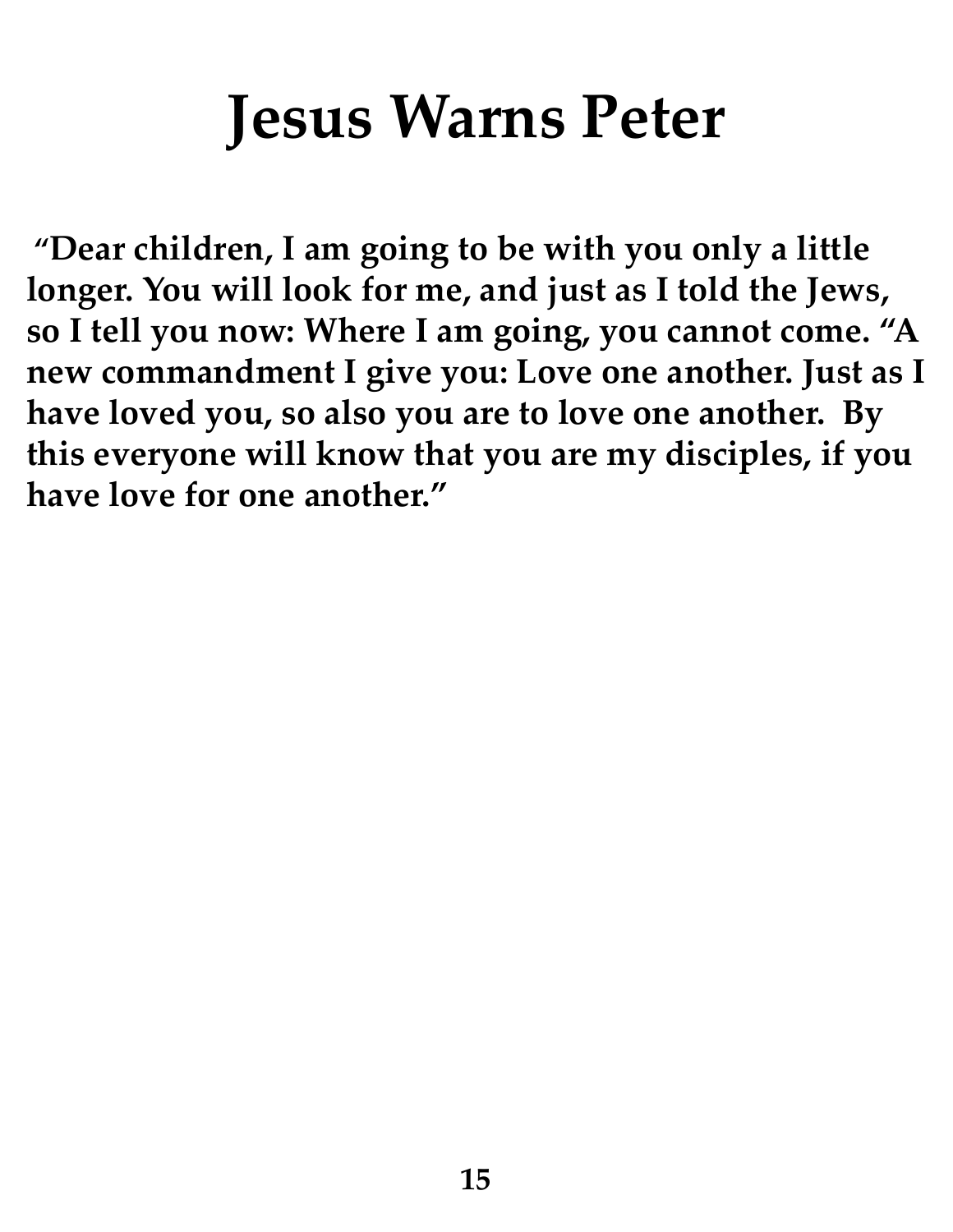

### Jesus' prayer in the Garden of Gethsemane

Matthew 26:36-45

16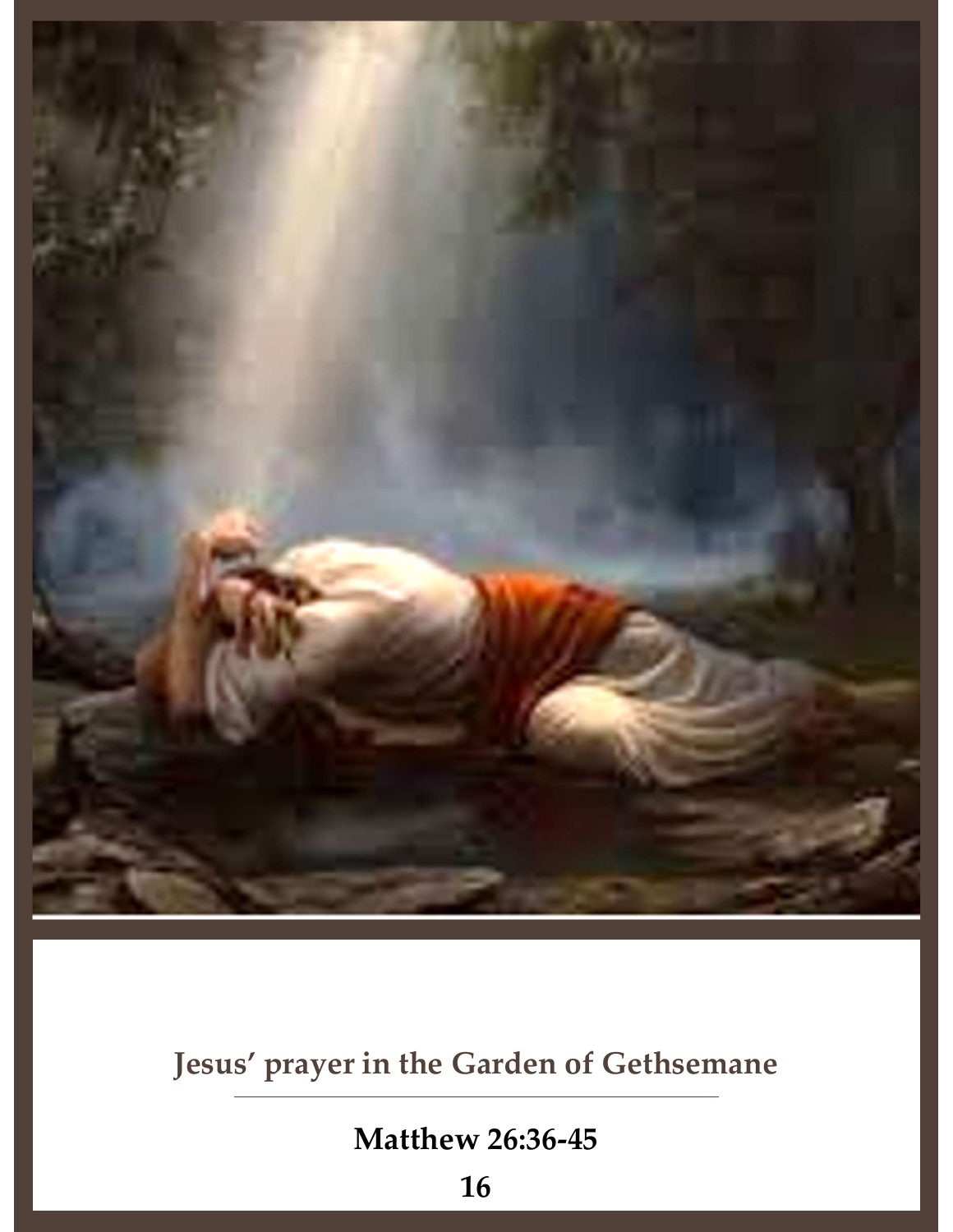### Gethsemane

Then Jesus went with them to a place called Gethsemane. He told his disciples, "Sit here, while I go over there and pray." He took with him Peter and the two sons of Zebedee, and he began to be sorrowful and distressed. Then he said to them, "My soul is very sorrowful, even to the point of death. Stay here and keep **Gethsemane**<br>Then Jesus went with them to a place called Gethsemane. He<br>told his disciples, "Sit here, while I go over there and pray." He<br>took with him Peter and the two sons of Zebedee, and he began<br>to be sorrowful and d prayed. He said, "My Father, if it is possible, let this cup pass from me. Yet not as I will, but as you will." He came to the disciples and found them sleeping. He said to Peter, "So, were you not able to stay awake with me for one hour? Watch and pray, so that you do not enter into temptation. The spirit is willing, but the flesh is weak." He went away a second time and prayed, "My Father, if it is not possible for this cup to pass from me unless I drink it, may your will be done." Again, he returned and found them sleeping, because their eyes were heavy. He left them again, went away, and prayed a third time. He said the same words as before. Then he returned to his disciples and said to them, "Are you still sleeping and resting? Look, the hour is near, and the Son of Man is betrayed into the hands of sinners.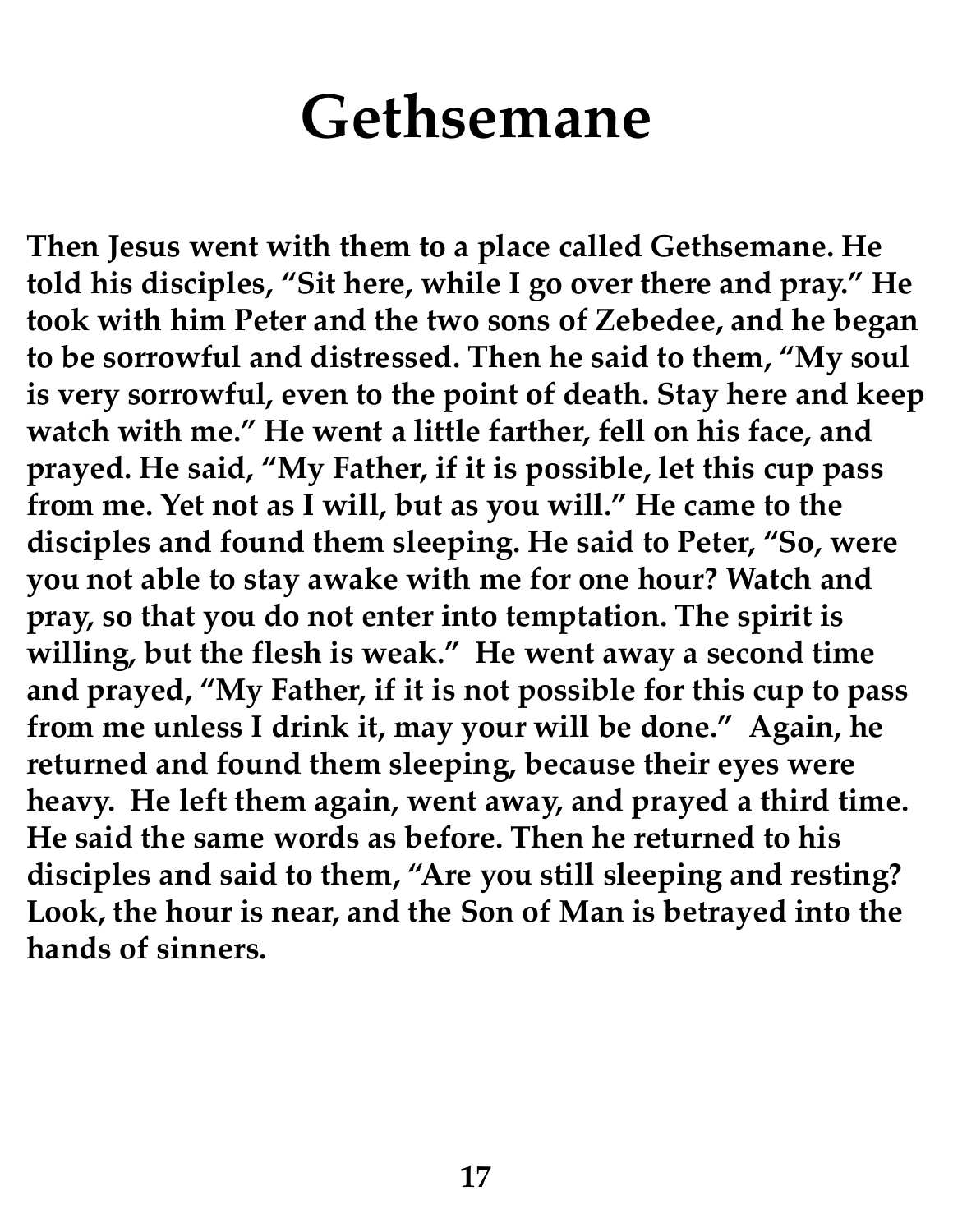

Jesus Before Pilate

John 18:28-40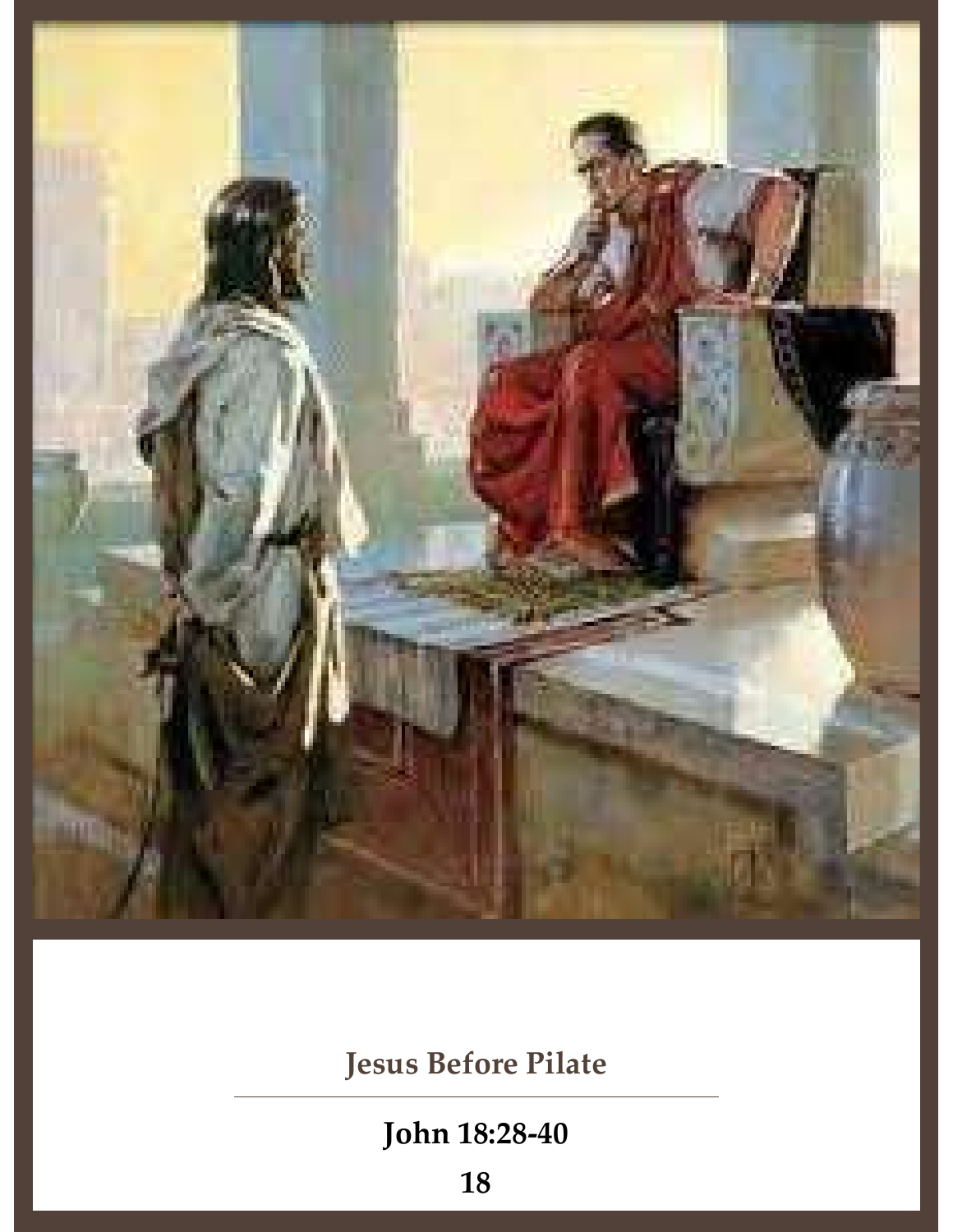## Jesus Before Pilate

Early in the morning, the Jews led Jesus from Caiaphas to the Praetorium. They did not enter the Praetorium themselves, so that they would not become ceremonially unclean. (They wanted to be able to eat the Passover meal.) So, Pilate went out to them and said, "What charge do you bring against this man?" They answered him, "If this man were not a criminal, we would not have handed him over to you." Pilate told them, "Take him yourselves and judge him **Jesus Before Pilate**<br>Early in the morning, the Jews led Jesus from Caiaphas to the<br>Praetorium. They did not enter the Praetorium themselves, so that<br>they would not become ceremonially unclean. (They wanted to be<br>able to e anyone to death." This happened so that the statement Jesus had spoken indicating what kind of death he was going to die would be fulfilled. Pilate went back into the Praetorium and summoned Jesus. He asked him, "Are you the King of the Jews?" Jesus answered, "Are you saying this on your own, or did others tell you about me?" Pilate answered, "Am I a Jew? Your own people and chief priests handed you over to me. What have you done?" Jesus replied, "My kingdom is not of this world. If my kingdom were of this world, my servants would fight so that I would not be handed over to the Jews. But now my kingdom is not from here." "You, are a king then?" Pilate asked. Jesus answered, "I am, as you say, a king. For this reason, I was born, and for this reason I came into the world, to testify to the truth. Everyone who belongs to the truth listens to my voice." "What is truth?" Pilate said to him. After he said this, he went out again to the Jews and told them, "I find no basis for a charge against him. But you have a custom that I release one prisoner to you at the Passover. So do you want me to release the King of the Jews for you?" Then they shouted back, "Not this man, but Barabbas!" (Now Barabbas was a rebel.)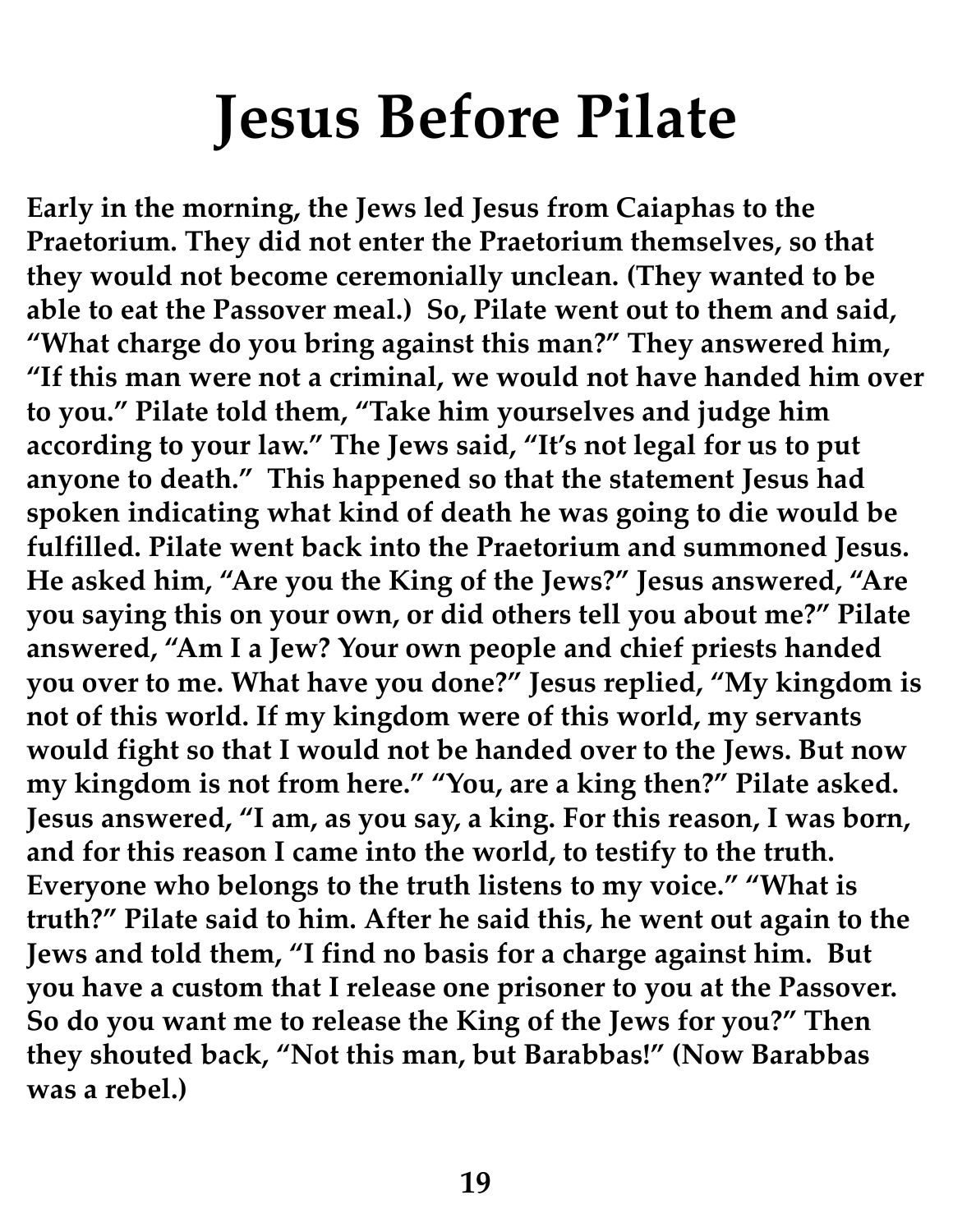

Behold The Man

John 19:1-16

20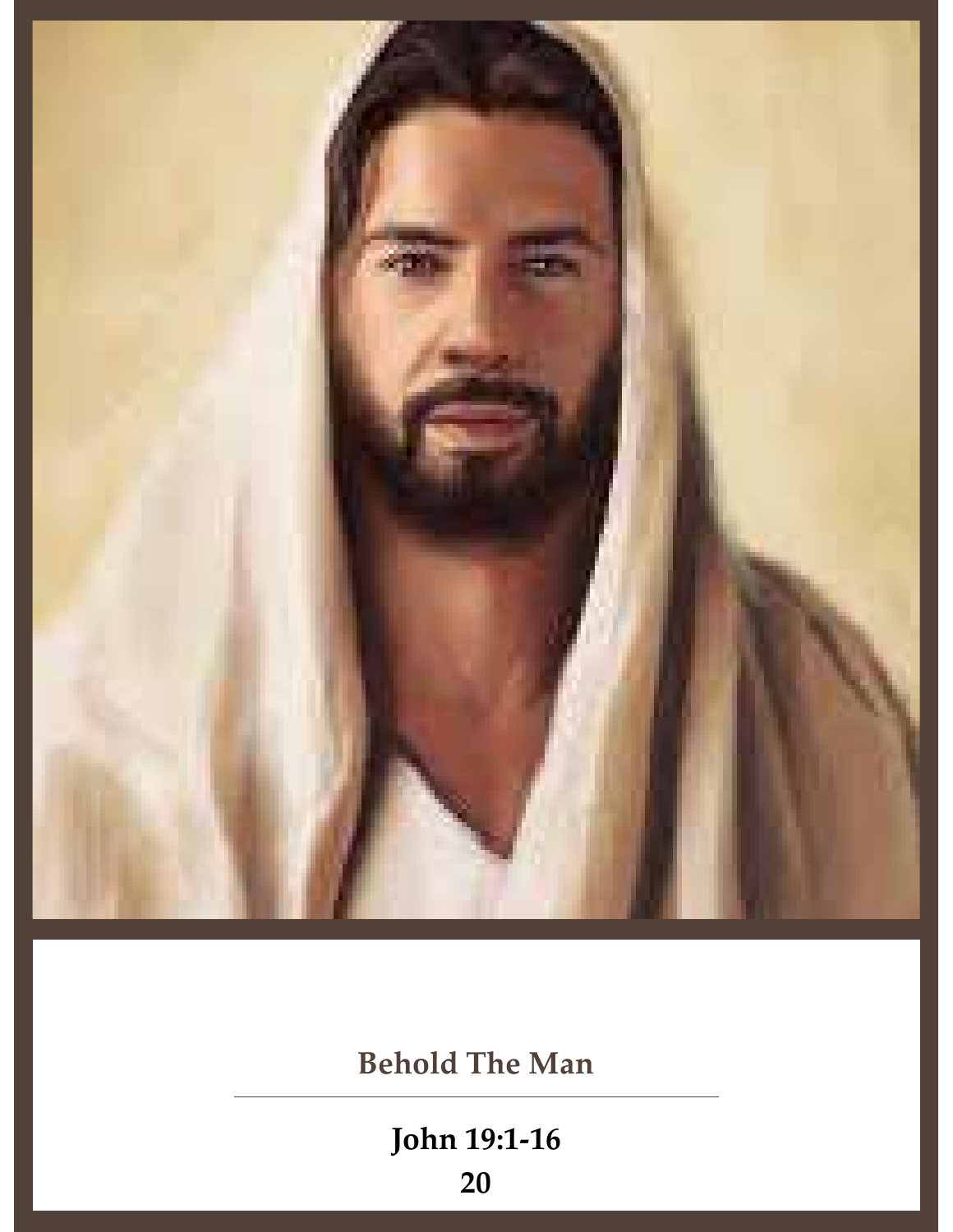### "Behold the Man!"

Then Pilate took Jesus and had him flogged. The soldiers also twisted together a crown of thorns and placed it on his head. Then they threw a purple robe around him. They kept coming to him, saying, "Hail, King of the Jews!" And they kept hitting him in the face. Pilate went outside again and said to them, "Look, I am bringing him out to you to let you know that I find no basis for a charge against him." So, Jesus came out wearing the crown of thorns and the purple robe. Pilate said to them, "Behold the man!" When the chief priests and guards saw him, they shouted, "Crucify! Crucify!" Pilate told them, "Take him yourselves and crucify him, for I find no basis for a charge against him." The Jews answered him, "We have a law, and according to that law he ought to die, because he claimed to be the Son of God." When Pilate heard this statement, he was even more afraid. He went back inside the palace again and asked Jesus, "Where are you from?" But Jesus gave him no answer. So, Pilate asked him, "Are you not talking to me? Don't you know that I have the authority to release you or to crucify you?" Jesus answered, "You would have no authority over me at all if it had not been given to you from above. Therefore; the one who handed me over to you has the greater sin." From then on Pilate tried to release Jesus. But the Jews shouted, "If you let this man go, you are no friend of Caesar! Anyone who claims to be a king opposes Caesar!" When Pilate heard these words, he brought Jesus outside. He sat down on the judge's seat at a place called the Stone Pavement, or Gabbatha in Aramaic. It was about the sixth hour[a] on the Preparation Day for the Passover. Pilate said to the Jews, "Here is your king!" They shouted, "Away with him! Away with him! Crucify him!" Pilate said to them, "Should I crucify your king?" "We have no king but Caesar!" the chief priests answered. So, then Pilate handed Jesus over to them to be crucified. <sup>21</sup>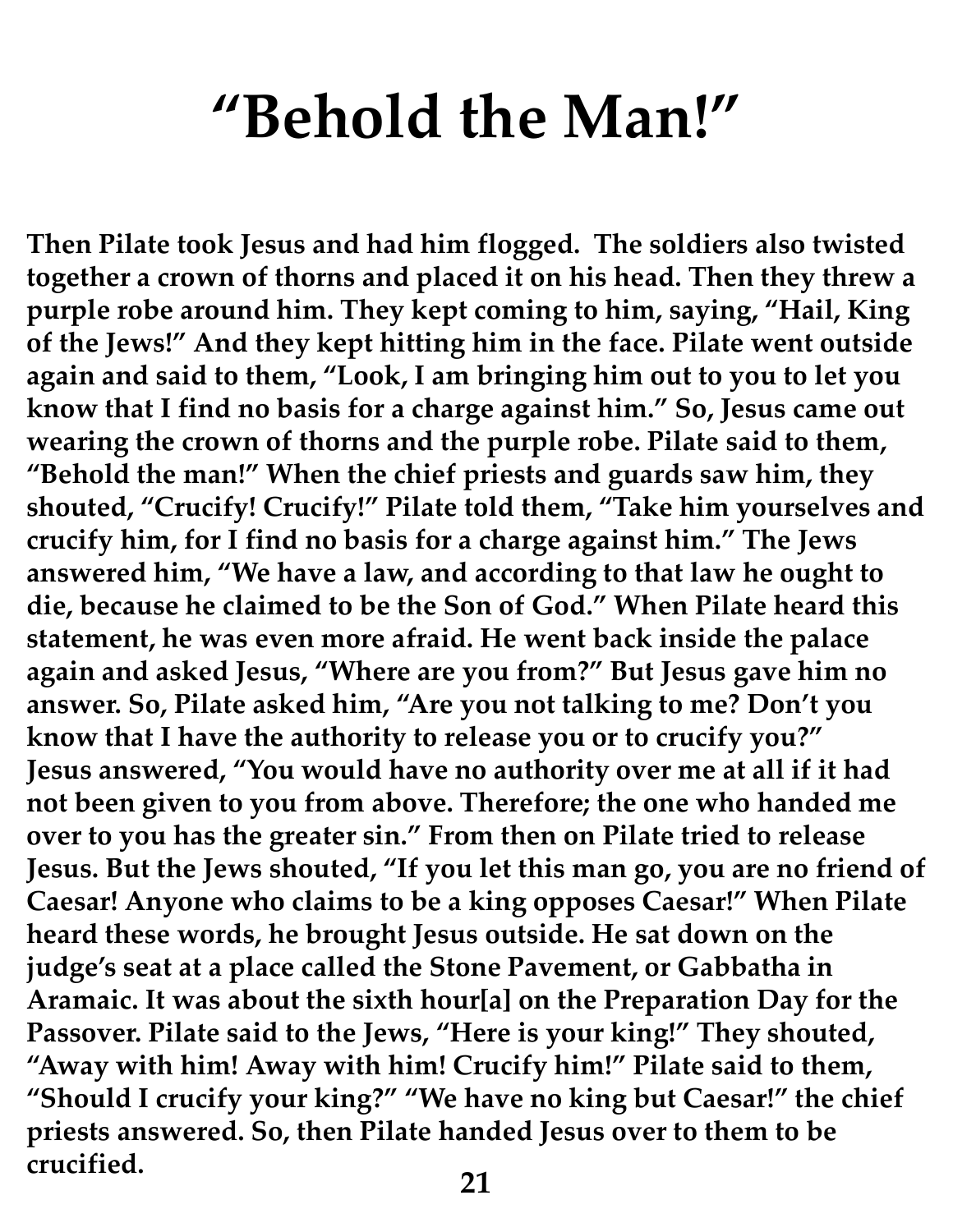

### "They Crucified Him" Good Friday: Read and pray through Jesus' arrest and crucifixion.

John 19:17-24

22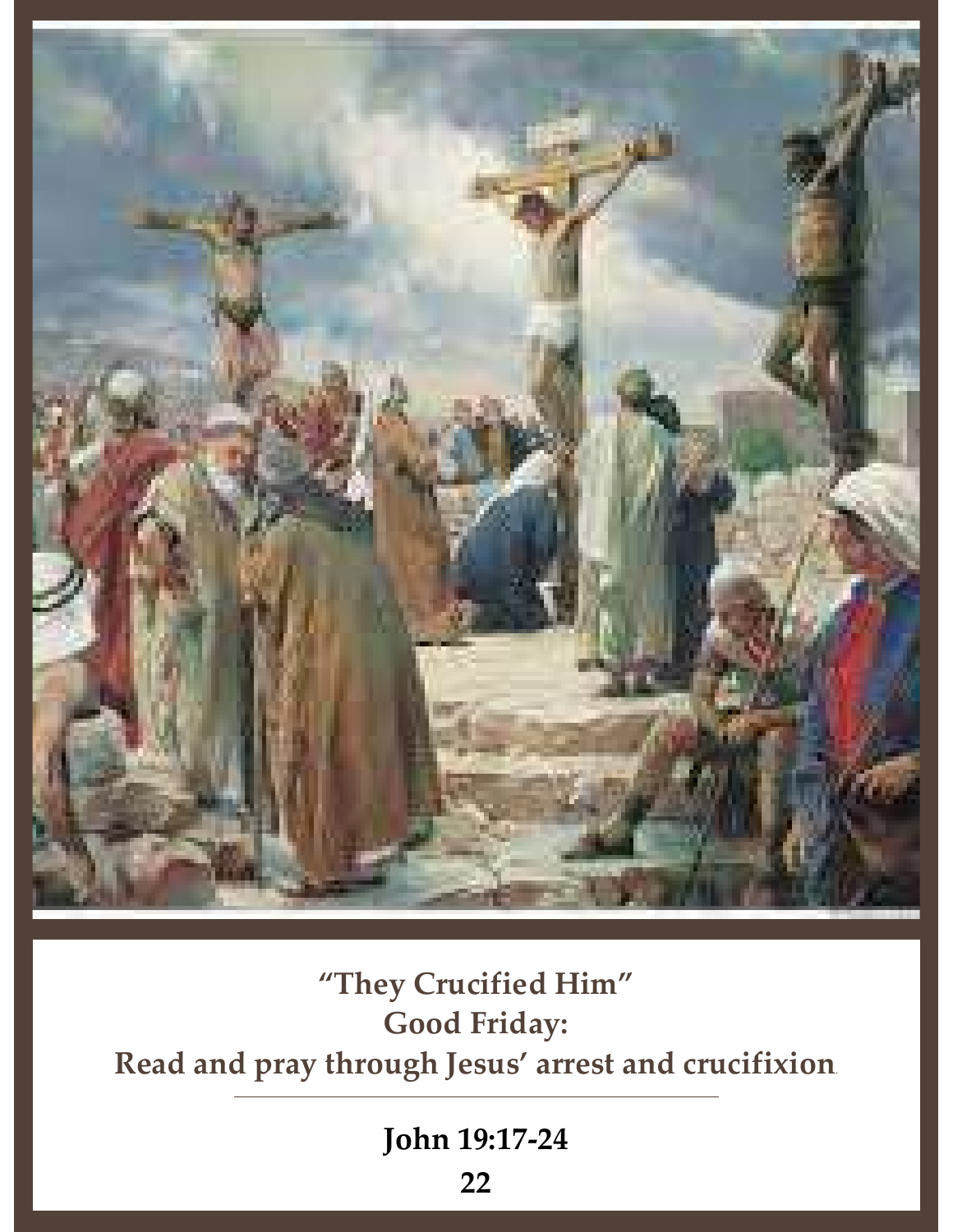## "They Crucified Him"

Carrying his own cross, he went out to what is called the Place of a Skull, which in Aramaic is called Golgotha. There they crucified him with two others, one on each side, and Jesus in the middle. Pilate also had a notice written and fastened on the cross. It read, "Jesus the Nazarene, the King of the Jews." Many of the Jews read this notice, because the place where Jesus was crucified was near the city, and it was written in Aramaic, Latin, and Greek. So, the chief priests of the Jews said to Pilate, "Do not write, 'The King of the Jews,' but that 'this man said, "I am the King of the Jews."' "Pilate answered, "What I have written, I have written." When the soldiers crucified Jesus, they took his clothes and divided them into four parts, one part for each soldier. They also took his tunic, which was seamless, woven in one piece from top to bottom. So, they said to one another, "Let's not tear it. Instead, let's cast lots to see who gets it." This was so that the Scripture might be fulfilled which says: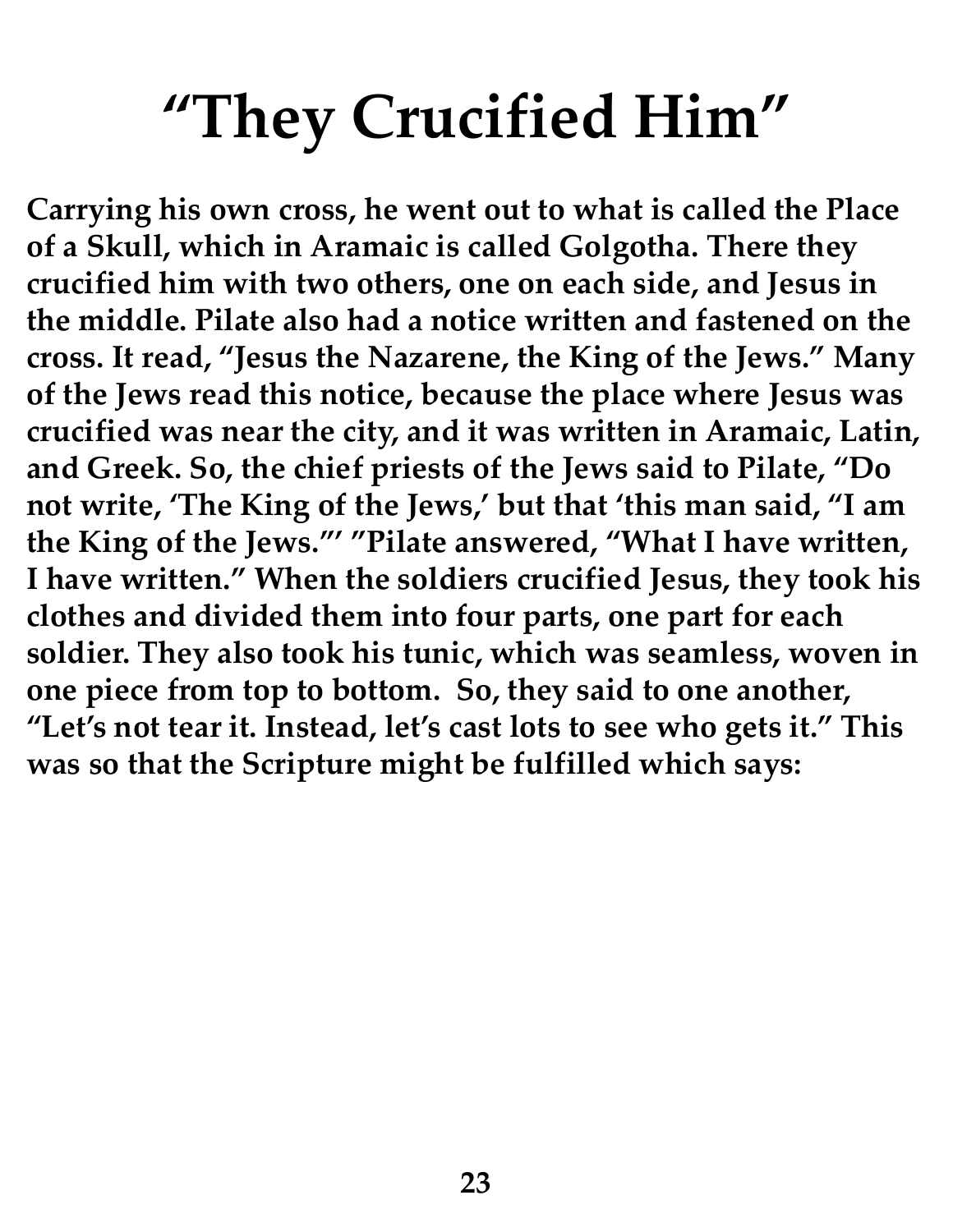

### Jesus' Compassion for His Mother.

John 19:25-30 24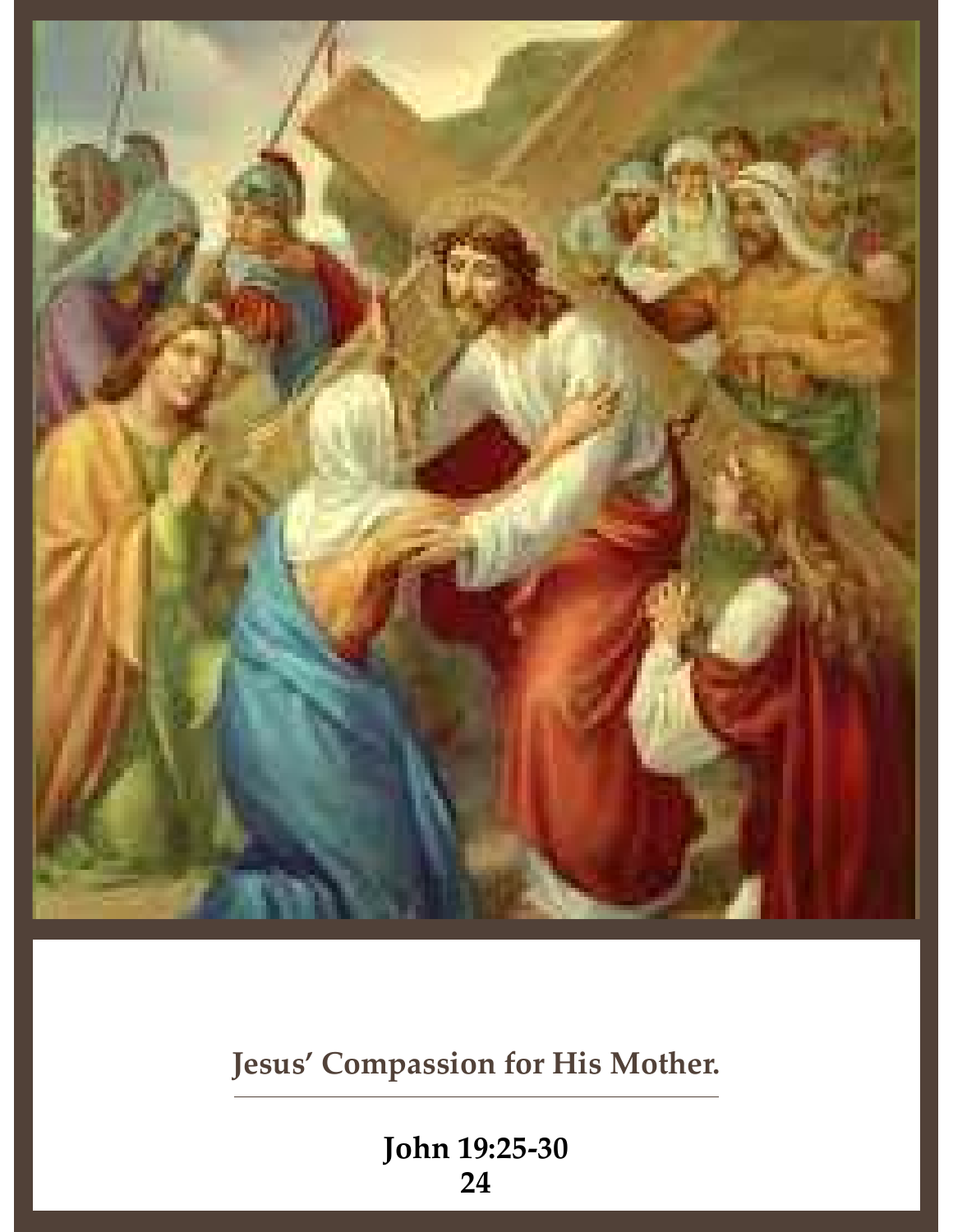# Jesus' Compassion for His Mother

Jesus' mother, his mother's sister, Mary the wife of Clopas, and Mary Magdalene were standing near the cross. When Jesus saw his mother and the disciple whom he loved standing nearby, he said to his mother, "Woman, here is your son!" Then he said to the disciple, "Here is your mother!" And from that time this disciple took her into his own home.

# Jesus Gives Up His Life

After this, knowing that everything had now been finished, and to fulfill the Scripture, Jesus said, "I thirst." A jar full of sour wine was sitting there. So, they put a sponge soaked in sour wine on a hyssop branch and held it to his mouth. When Jesus had received the sour wine, he said, "It is finished!" Then, bowing his head, he gave up his spirit.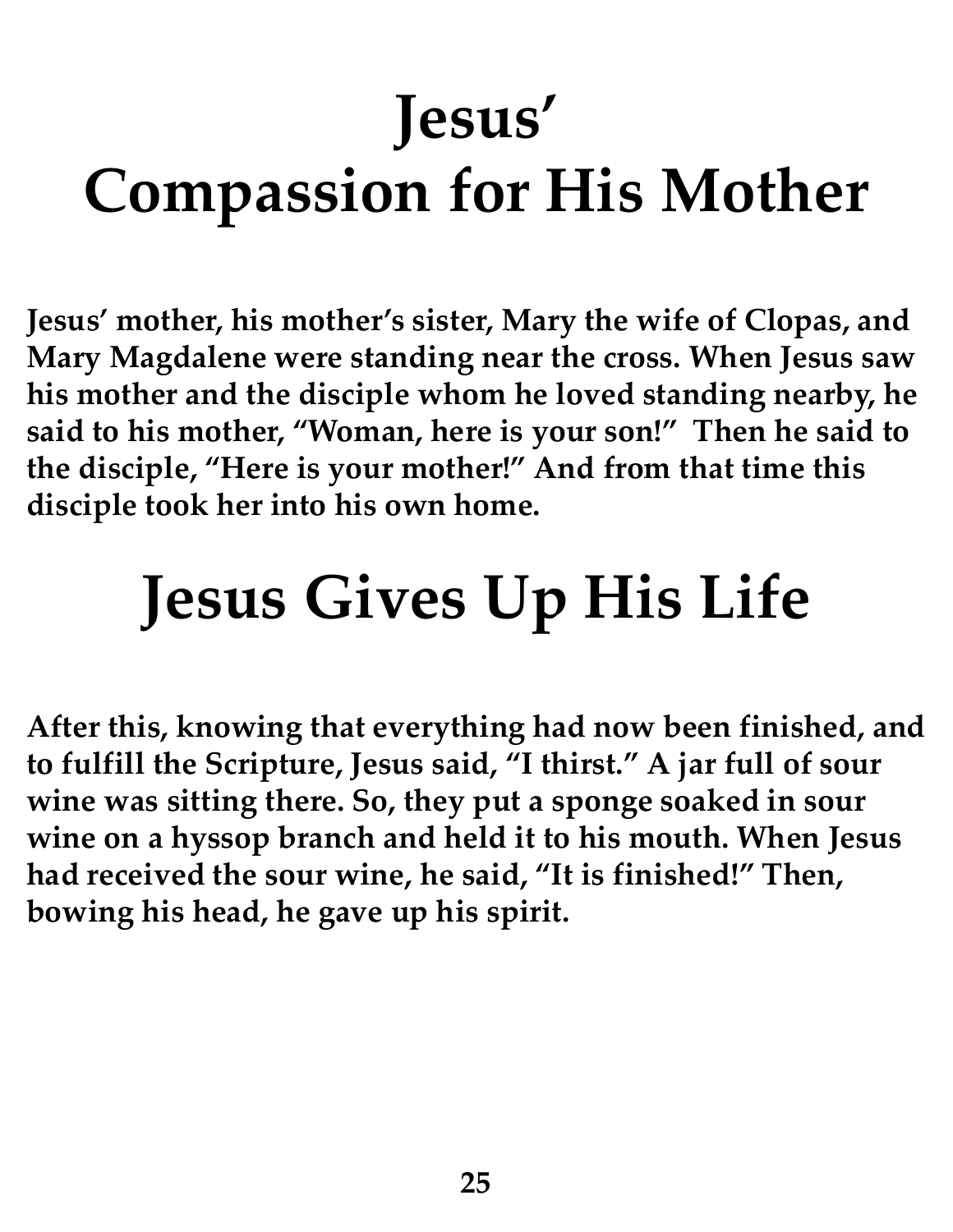

The Piercing of Jesus' Side

John 19:31-37 26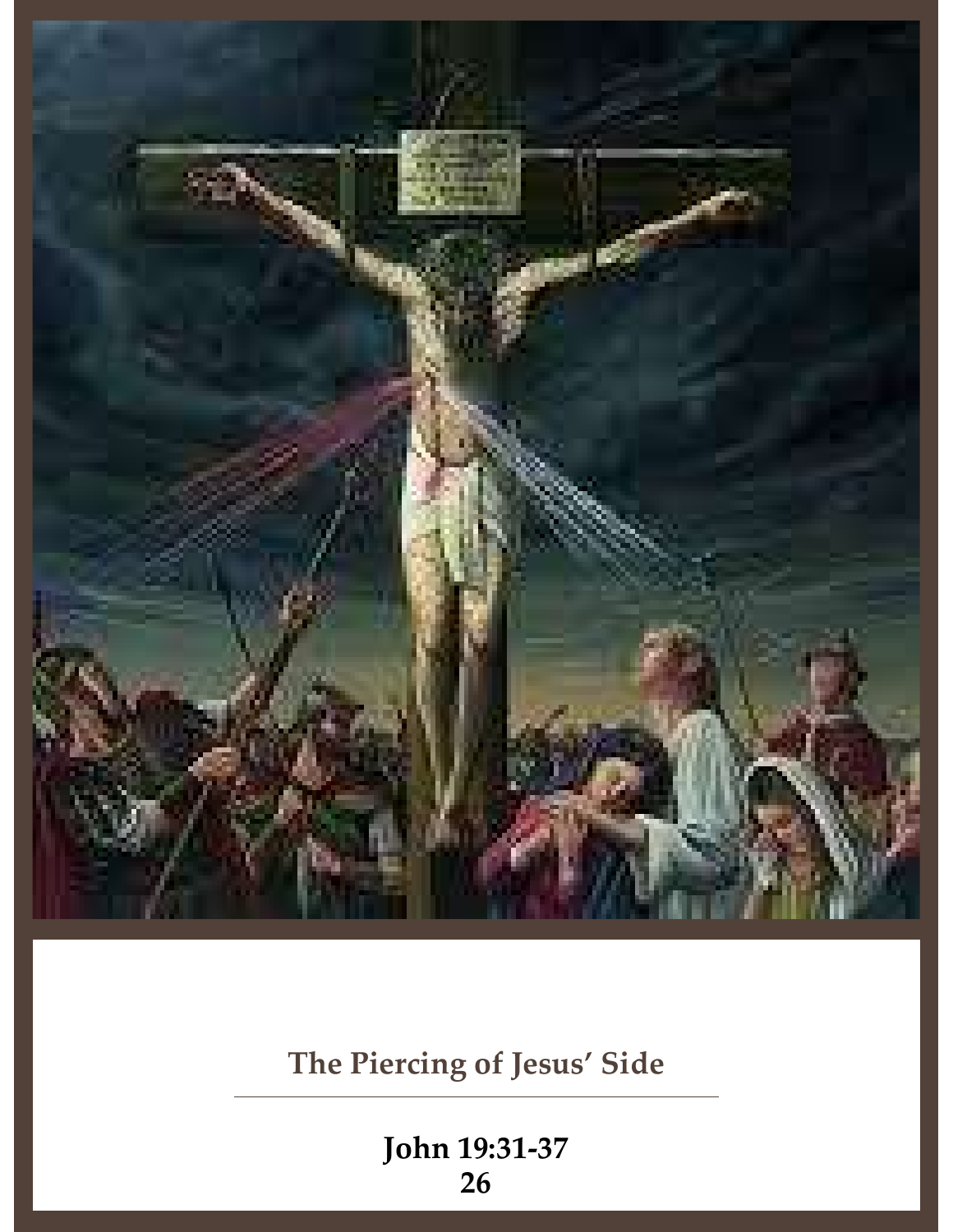# Jesus' The Piercing of Jesus' Side

Since it was the Preparation Day, the Jews did not want the bodies left on the crosses over the Sabbath (because that Sabbath was a particularly important day). They asked Pilate to have the men's legs broken and the bodies taken away. So, the soldiers came and broke the legs of the first man who was crucified with Jesus, and then those of the other man. But when they came to Jesus and saw that he was already dead, they did not break his legs. Instead, one of the soldiers pierced his side with a spear. Immediately blood and water came out. The one who saw it has testified, and his testimony is true. He knows that he is telling the truth, so that you also may believe. Indeed, these things happened so that the Scripture would be fulfilled, "Not one of his bones will be broken." Again, another Scripture says, "They will look at the one they pierced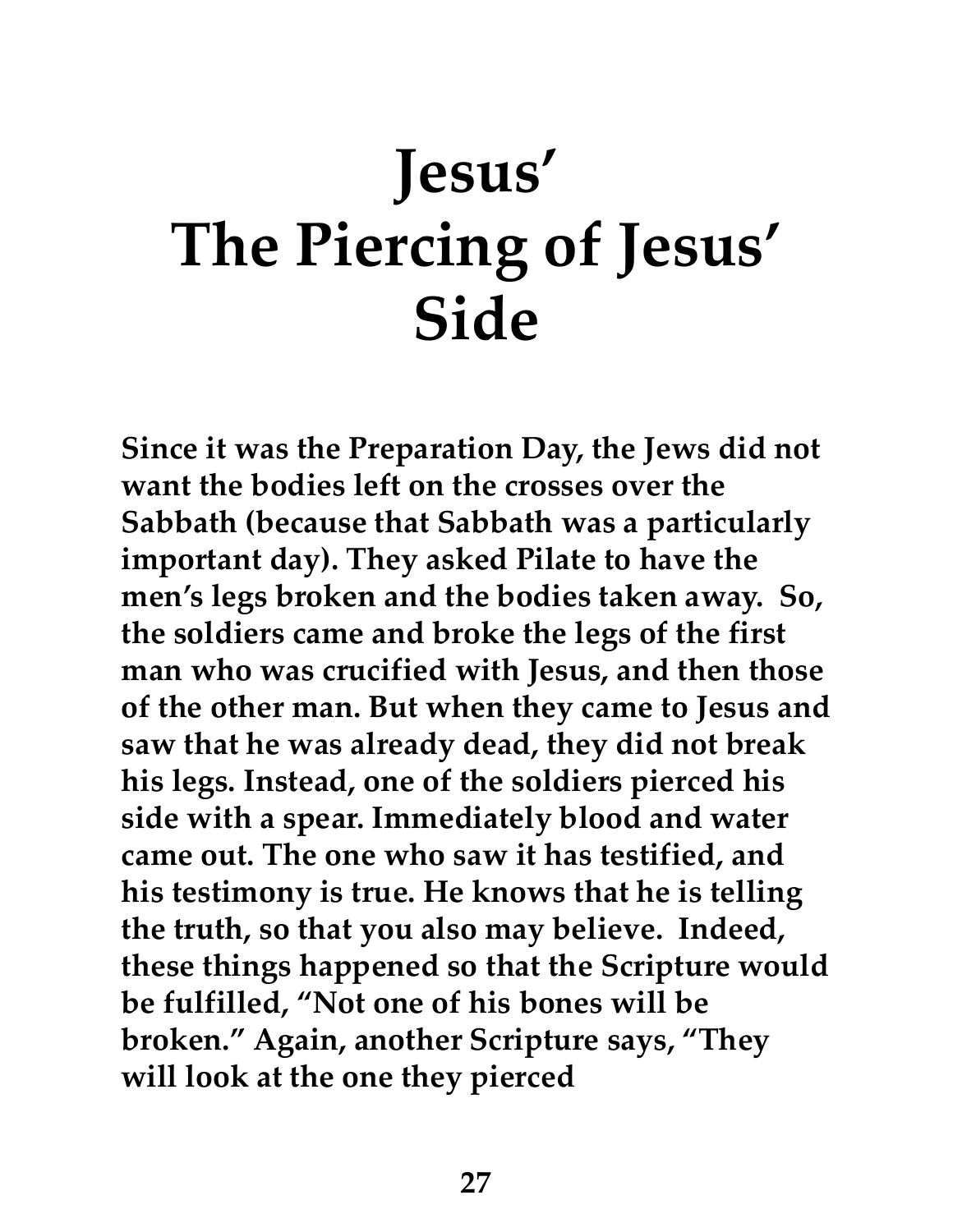

Saturday: Read and pray through the burial of Jesus.

> Matthew 27:57-61 28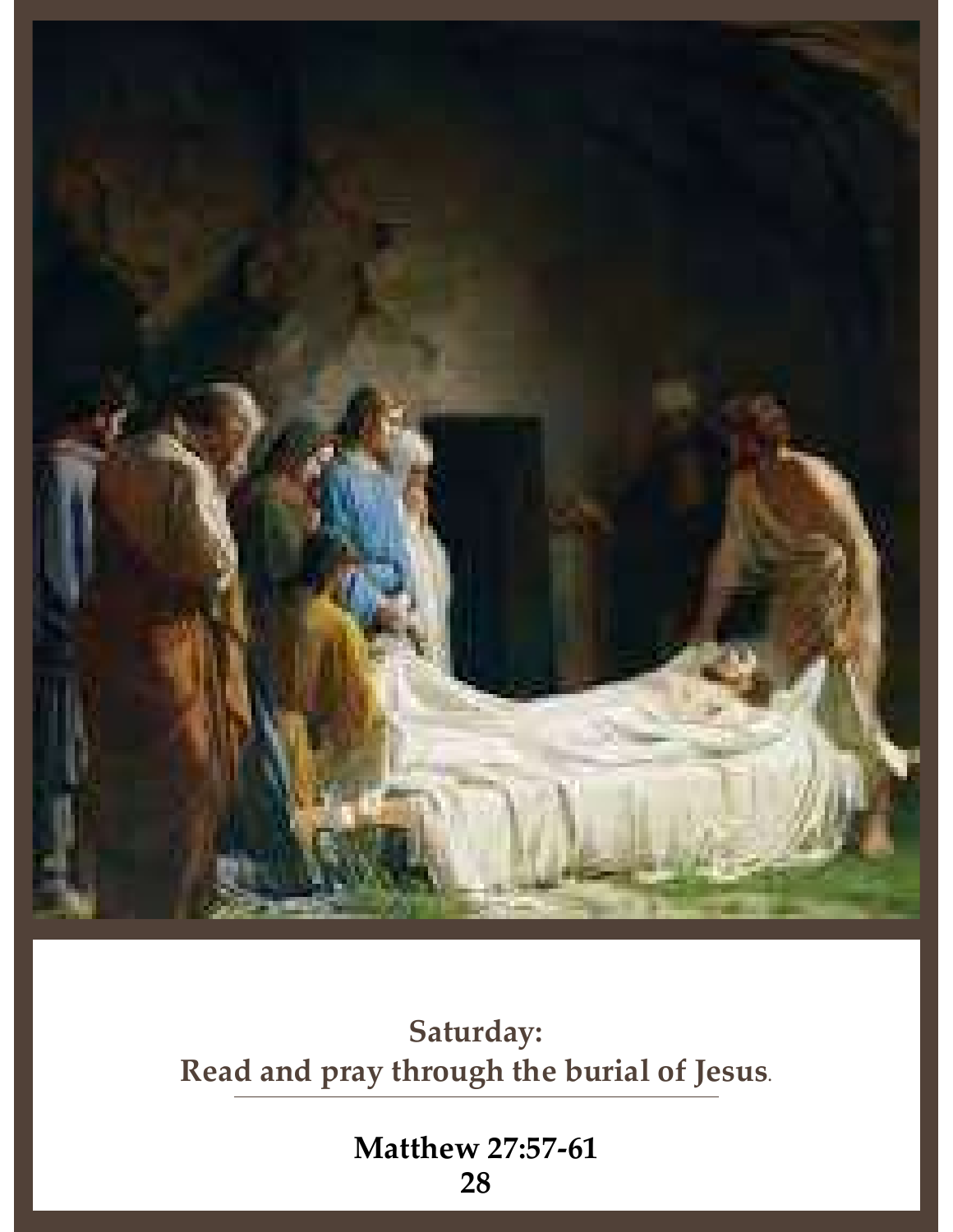# Jesus' Burial

When it was evening, there came a rich man from Arimathea, named Joseph, who was also a disciple of Jesus. He went to Pilate and asked for the body of Jesus. Then Pilate ordered that it be given to him. Joseph took the body, wrapped it in a clean linen cloth, and laid it in his own new tomb that he had cut in the rock. He rolled a large stone over the tomb's entrance and left. Mary Magdalene and the other Mary were there sitting opposite the tomb.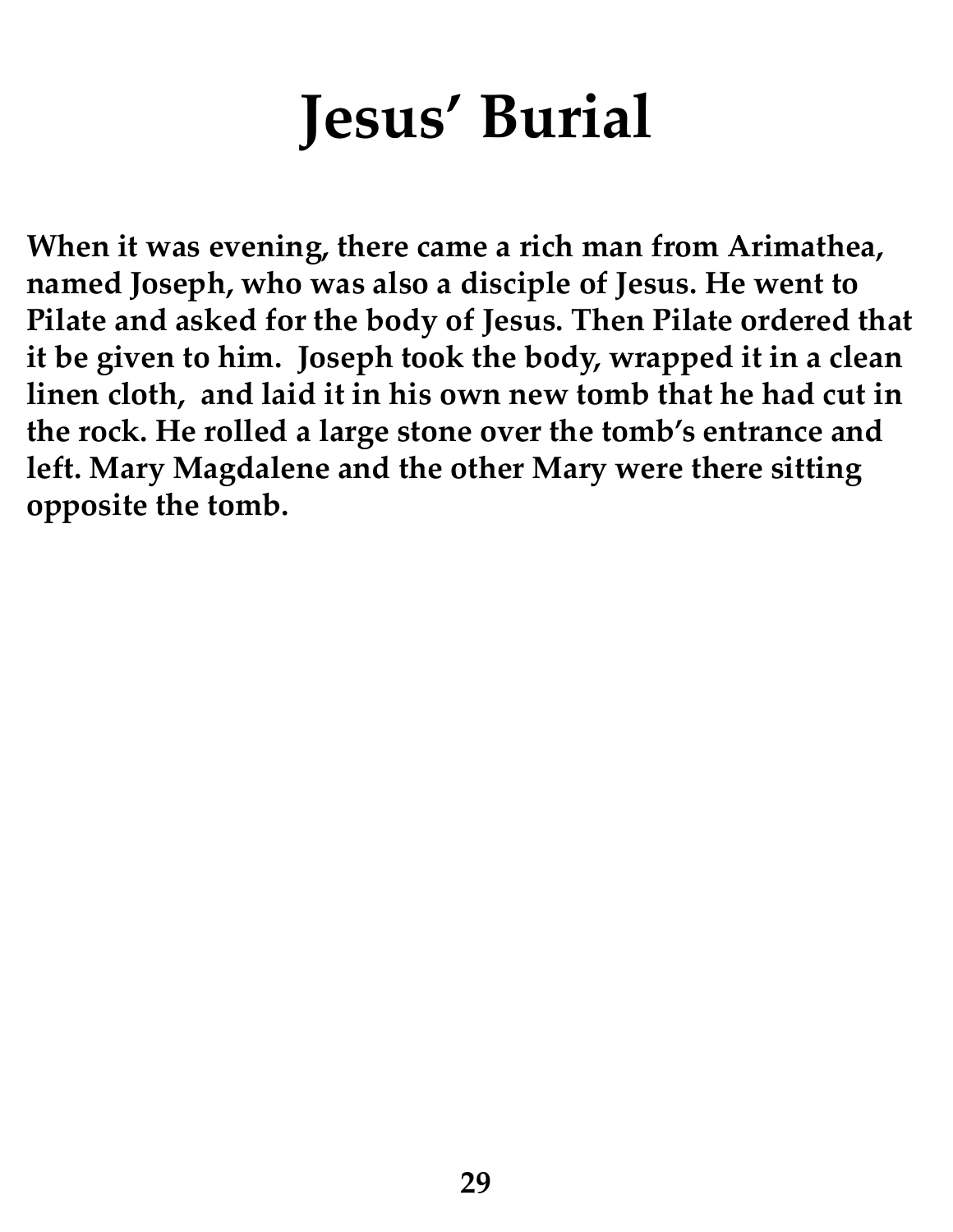

Saturday: The Guard.

Matthew 27:62-66 30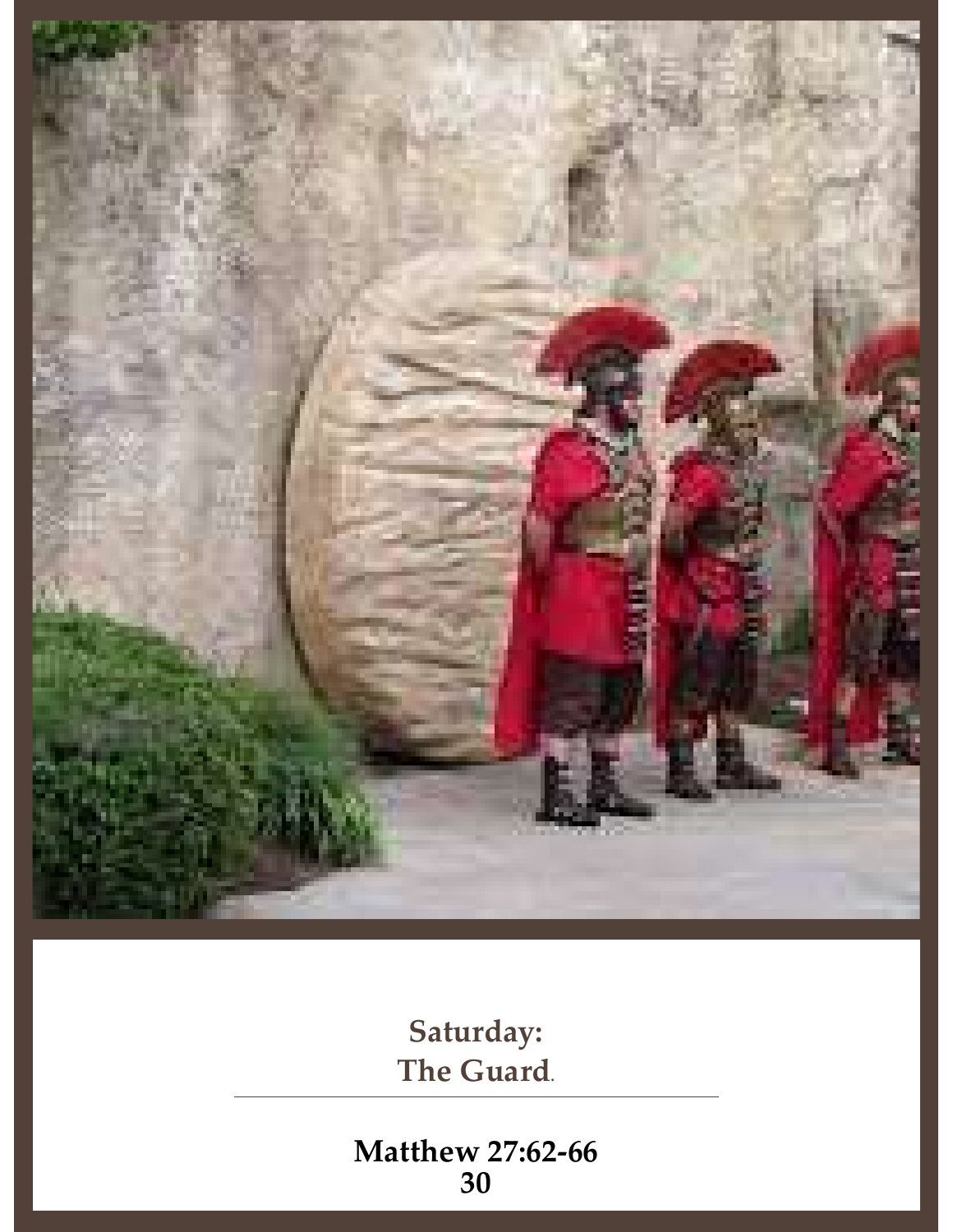## The Guard

On the next day, which was the day after the Preparation Day, the chief priests and Pharisees gathered in the presence of Pilate and said, "Sir, we remembered what that deceiver said while he was still alive: 'After three days I will rise again.' So, give a command that the tomb be made secure until the third day. Otherwise, his disciples might steal his body and tell the people, 'He is risen from the dead.' And this last deception will be worse than the first." Pilate said to them, "You have a guard. Go, make it as secure as you know how." So, they went and made the tomb secure by sealing the stone and posting a guard.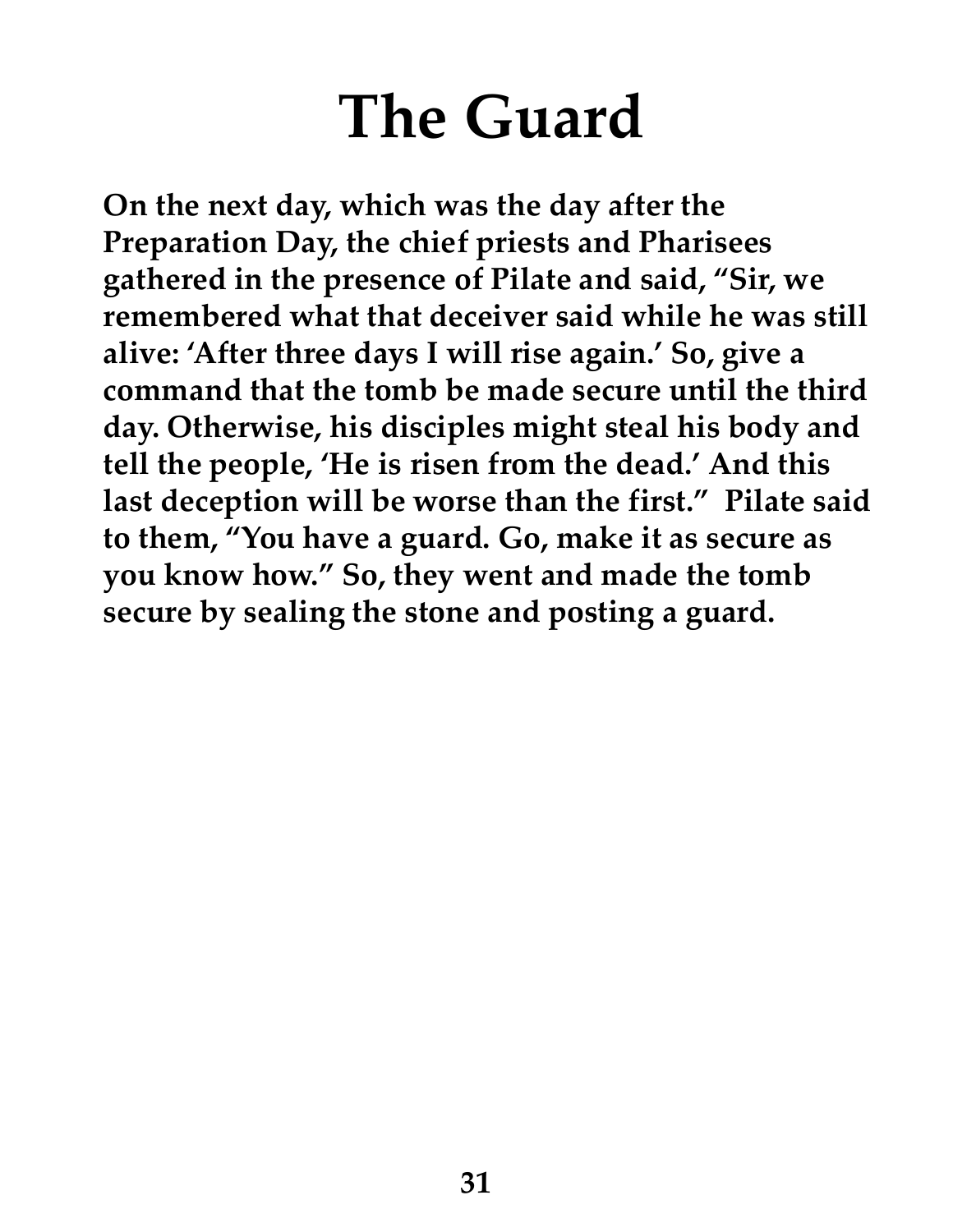

### Sunday: Read and pray through the resurrection of Jesus..

John 20:1-10 32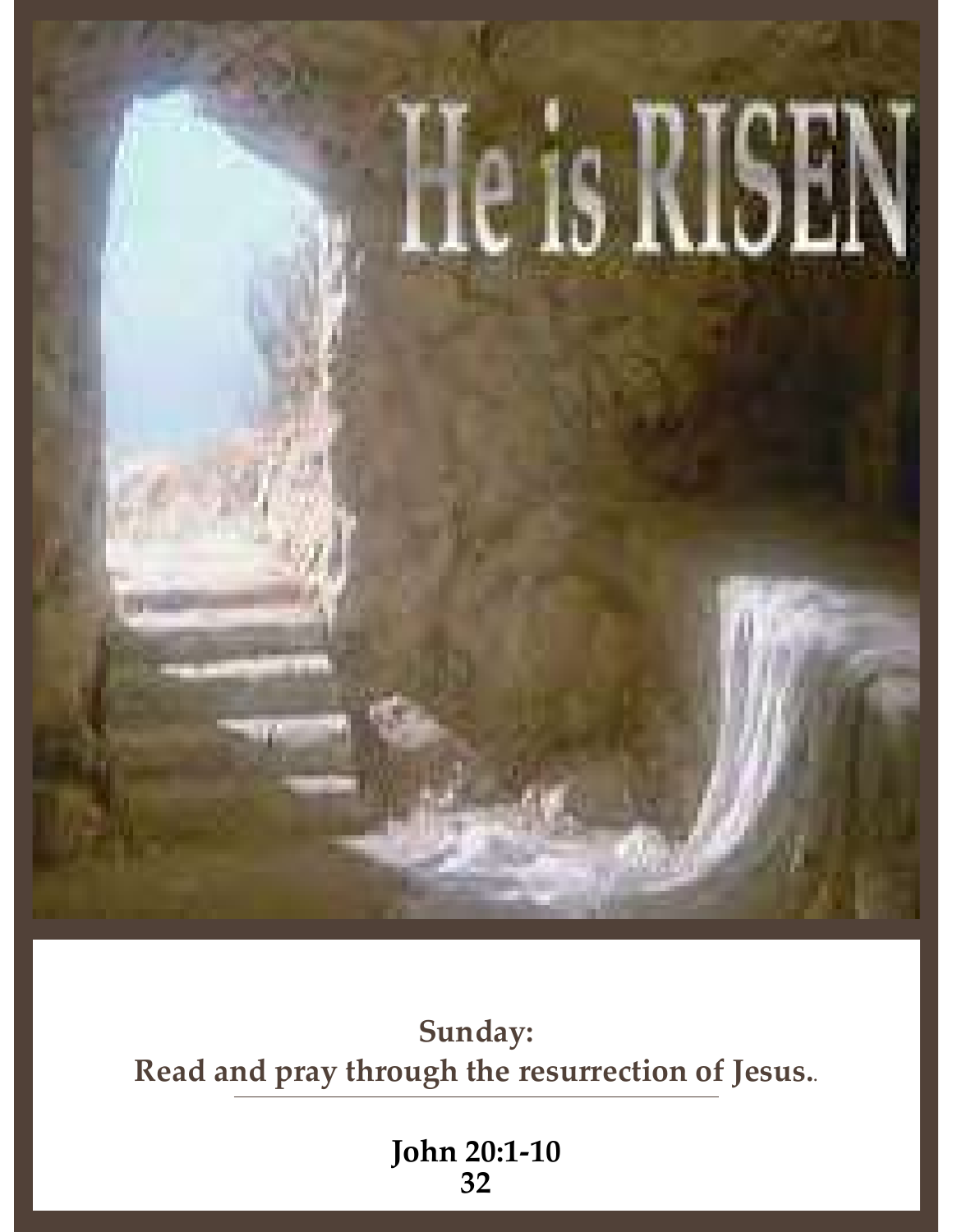## The Resurrection

Early on the first day of the week, while it was still dark, Mary Magdalene went to the tomb. She saw that the stone had been taken away from the tomb. So she left and ran to Simon Peter and the other disciple, the one Jesus loved. "They have taken the Lord out of the tomb," she told them, "and we don't know where they put him!" So, Peter and the other disciple went out, heading for the tomb. The two were running together, but the other disciple outran Peter and got to the tomb first. Bending over, he saw the linen cloths lying there, yet he did not go in. Then Simon Peter, who was following him, arrived and went into the tomb. He saw the linen cloths lying there. The cloth that had been on Jesus' head was not lying with the linen cloths but was folded up in a separate place by itself. Then the other disciple, who arrived at the tomb first, also entered. He saw and believed. (They still did not yet understand the Scripture that he must rise from the dead.) Then the disciples went back to their homes.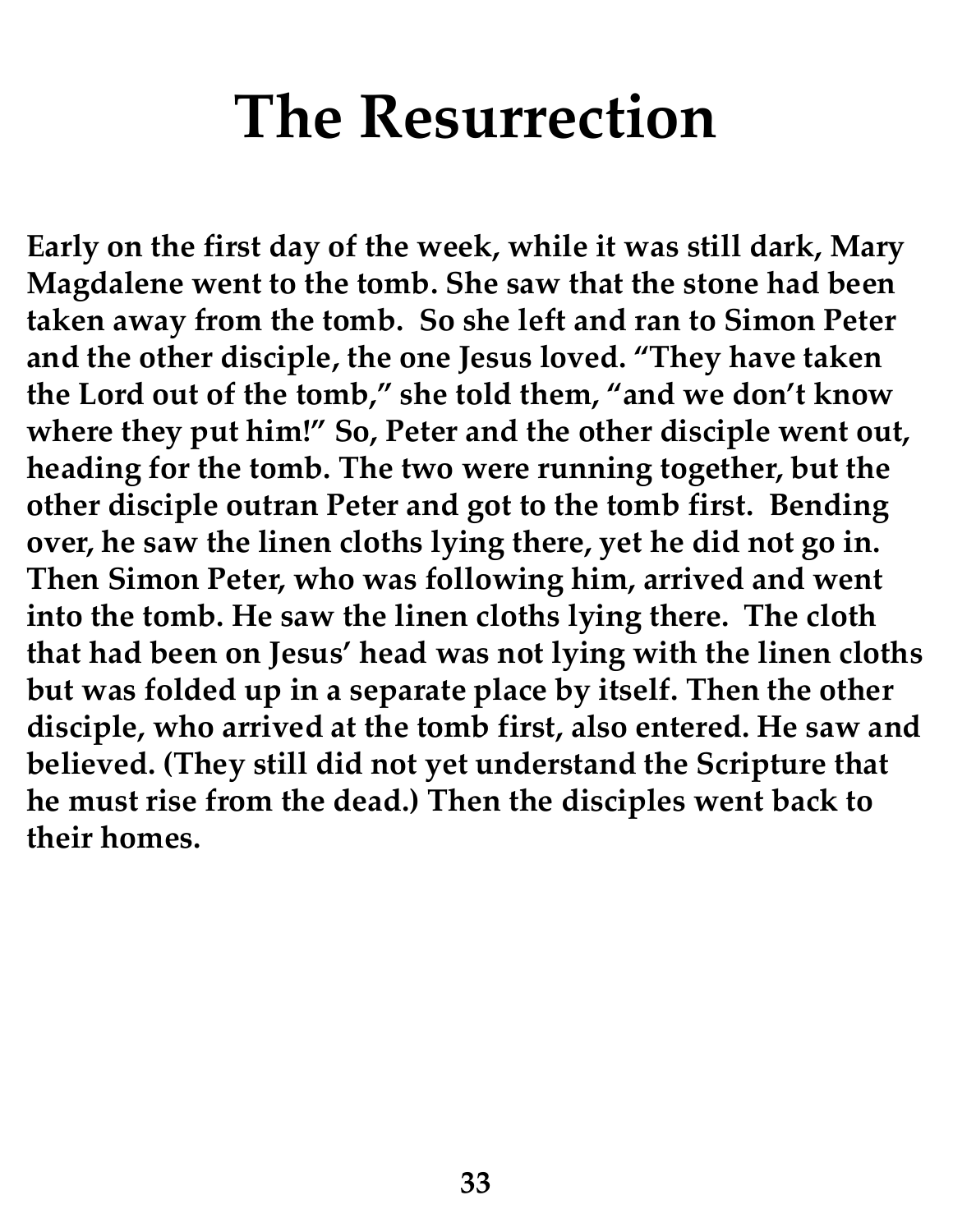

Jesus Appears to Mary Magdalene

John 20:11-18 34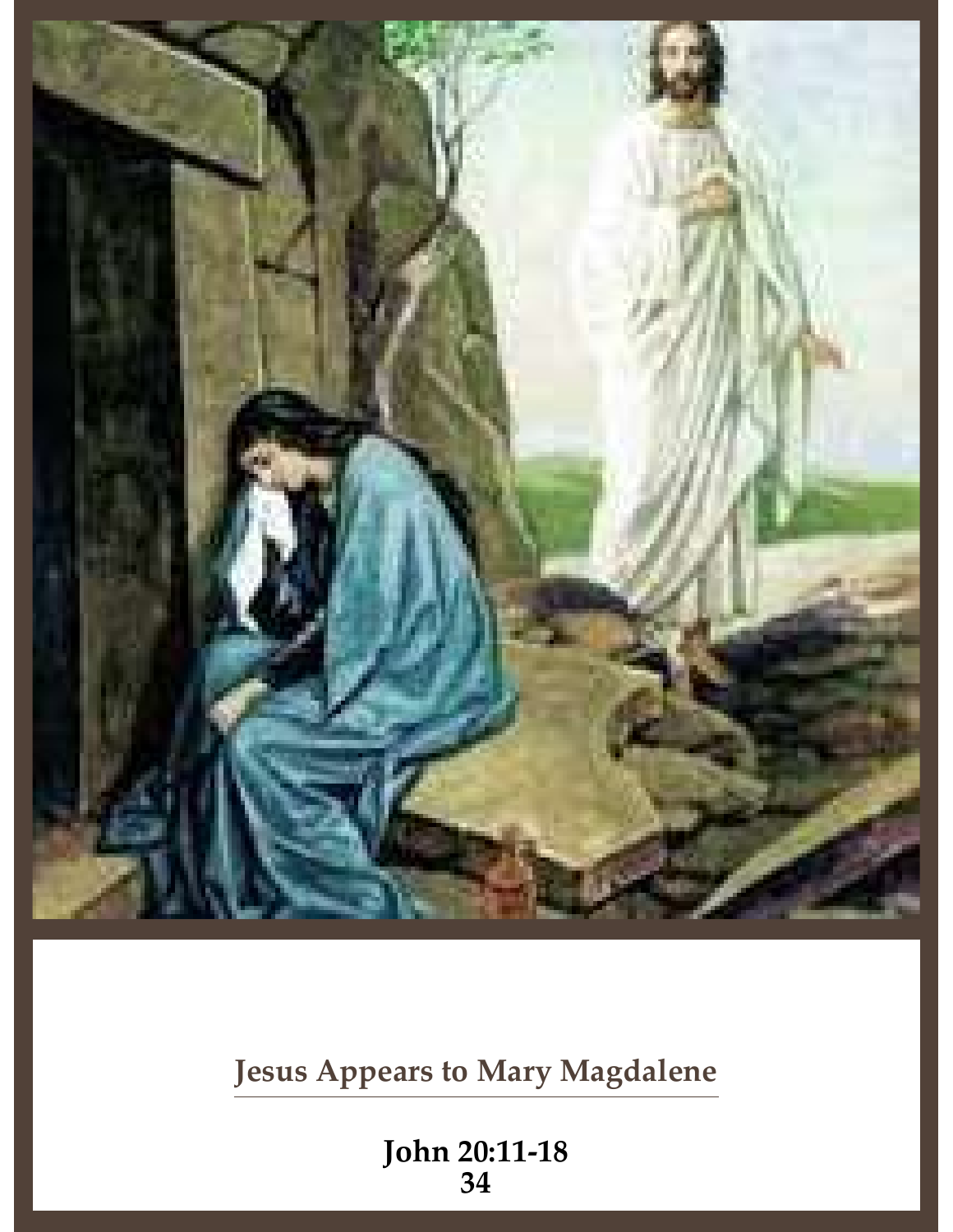# Jesus Appears to Mary Magdalene

But Mary stood outside facing the tomb, weeping. As she wept, she bent over, looking into the tomb. She saw two angels in white clothes sitting where the body of Jesus had been lying, one at the head and one at the feet. They asked her, "Woman, why are you weeping?" She told them, "Because they have taken away my Lord, and I don't know where they have laid him." After she said this, she turned around and saw Jesus standing there, though she did not know it was Jesus. Jesus said to her, "Woman, why are you weeping? Who are you looking for?" Supposing he was the gardener, she replied, "Sir, if you carried him off, tell me where you laid him, and I will get him." Jesus said to her, "Mary." She turned and replied in Aramaic, "Rabboni!" (which means, "Teacher"). Jesus told her, "Do not continue to cling to me, for I have not yet ascended to my Father. But go to my brothers and tell them, 'I am ascending to my Father and your Father—to my God and your God.' "Mary Magdalene went and announced to the disciples, "I have seen the Lord!" She also told them the things he said to her.